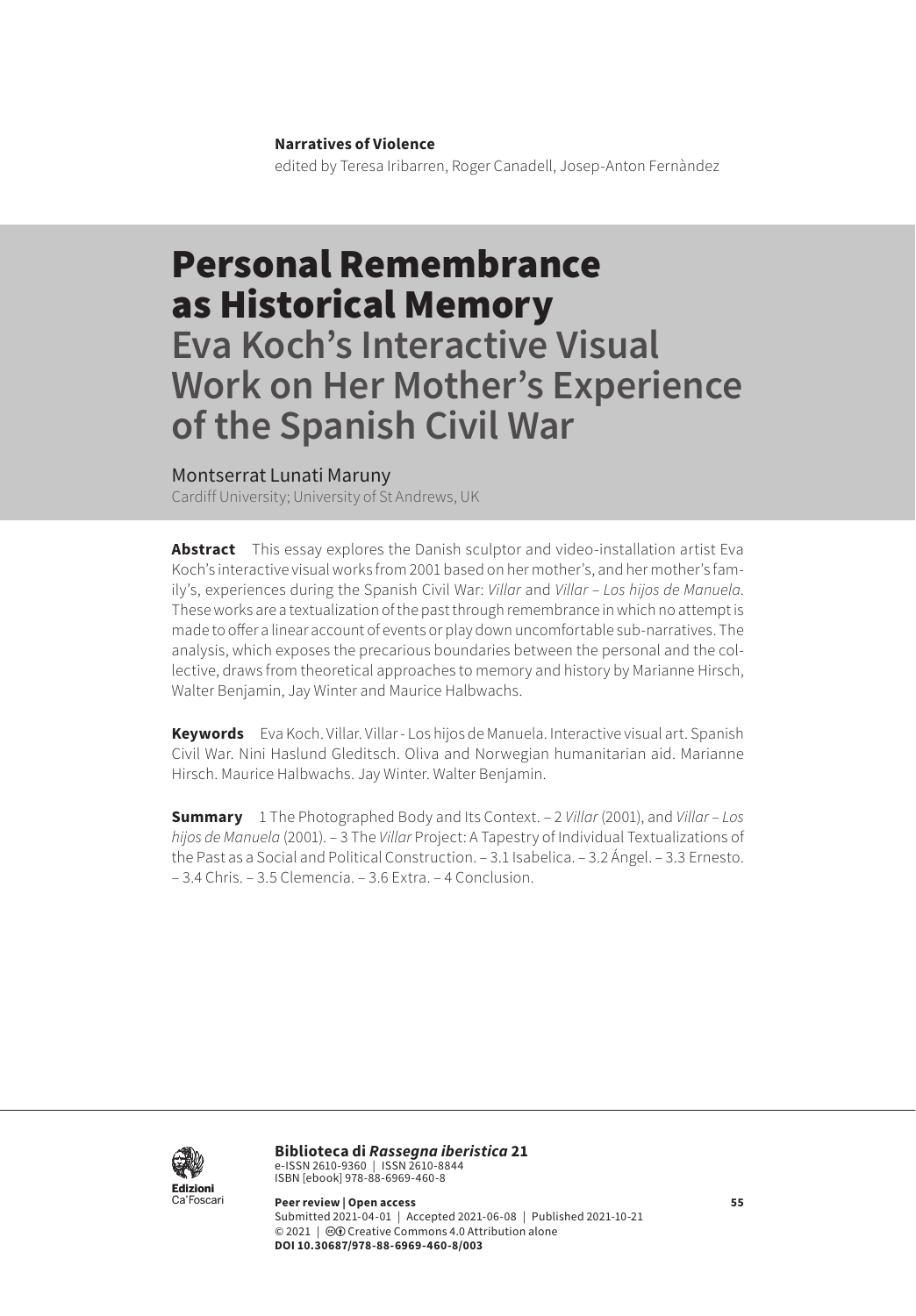### <span id="page-1-0"></span>1 The Photographed Body and Its Context

The landscape of Postmemory is peopled by faces from the past, by images in and out of the family album, by photos of victims and of survivors. (Hirsch 2012, 25)

An eight-year-old girl looks over her shoulder at the camera which is recording her having lunch with two other children of a similar age. The latter are concentrating on the meal while she, spoon in hand, has stopped eating and gently and confidently exposes her face and her beautifully shaped head to whoever is taking an interest in them, acknowledging the attention with a sweet smile. The girl is Cristobalina Martínez López and the photograph is a still taken from the film *Hjelp Spania!* (Help Spain!) attributed to the German photographer Walter Reuter<sup>1</sup> and recorded, most likely, towards the end of January 1938 (Morell 2011, 111). The documentary was sponsored by the Scandinavian, especially Norwegian, humanitarian relief agencies mobilising help for the children in the Republican region of Valencia during the Spanish Civil War (1936-1939). It was made at a Children's Hospital named after the Norwegian explorer and 1922 Nobel Peace Prize Laureate Fridtjof Nansen. The Hospital was in Oliva (Valencia), a town which made an extraordinary effort to welcome evacuees and refugees from areas where the fighting affected the civilian population, as documented by historian Joan Ramon Morell Gregori in his book *Solidaritat a Oliva, 1936-1939* (2011).<sup>2</sup> Morell has comprehensively researched all the children's colonies established in Oliva thanks to the Republican Government Ministry of Public Instruction and Health, the Oliva City Council, local unions and other social and political organizations, as well as many Oliva

<sup>1</sup> I am following Joan Ramon Morell Gregori (2011, 111) in saying that the film is "attributed" to Walter Reuter since there are no credits on the film itself. Witnesses at the Fridtjof Nansen Hospital corroborated that he made the film, which would be shown in Scandinavian cinemas before the evening commercial film to collect money towards the Spanish children aid programme during the Civil War. Its main objective, made explicit at the end through messages on the screen encouraging donations for the Spanish children, may explain why the authorship credits were not included.

<sup>2</sup> Joan Ramon Morell Gregori (2011) has published the only book that deals with the effort that the town of Oliva made during the Civil War years. He was also the curator of the 2011 exhibition *Solidaritat a Oliva, 1936-1939* (Morell 2012; [https:www.you](https:www.youtube.com/watch?v=28Yv9-DMvtQ)[tube.com/watch?v=28Yv9-DMvtQ](https:www.youtube.com/watch?v=28Yv9-DMvtQ)). Gabriel Pretus (2013), in one of the few books dealing with foreign humanitarian help during the Civil War, does not mention Oliva, nor does he mention, in any accurate way, the Maternity of Elna, located in Southern France near the concentration camps for refugees after the Republican 'Retirada', a place for mothers and babies which was set up by Swiss aid under the direction of Elisabeth Eidenbenz (Montellà 2016). Throughout his book, Pretus seems primarily interested in proving that Franco never rejected foreign aid. Farah Mendlesohn (2002) does not mention Oliva either, but her focus is on the aid provided by British and American Quakers.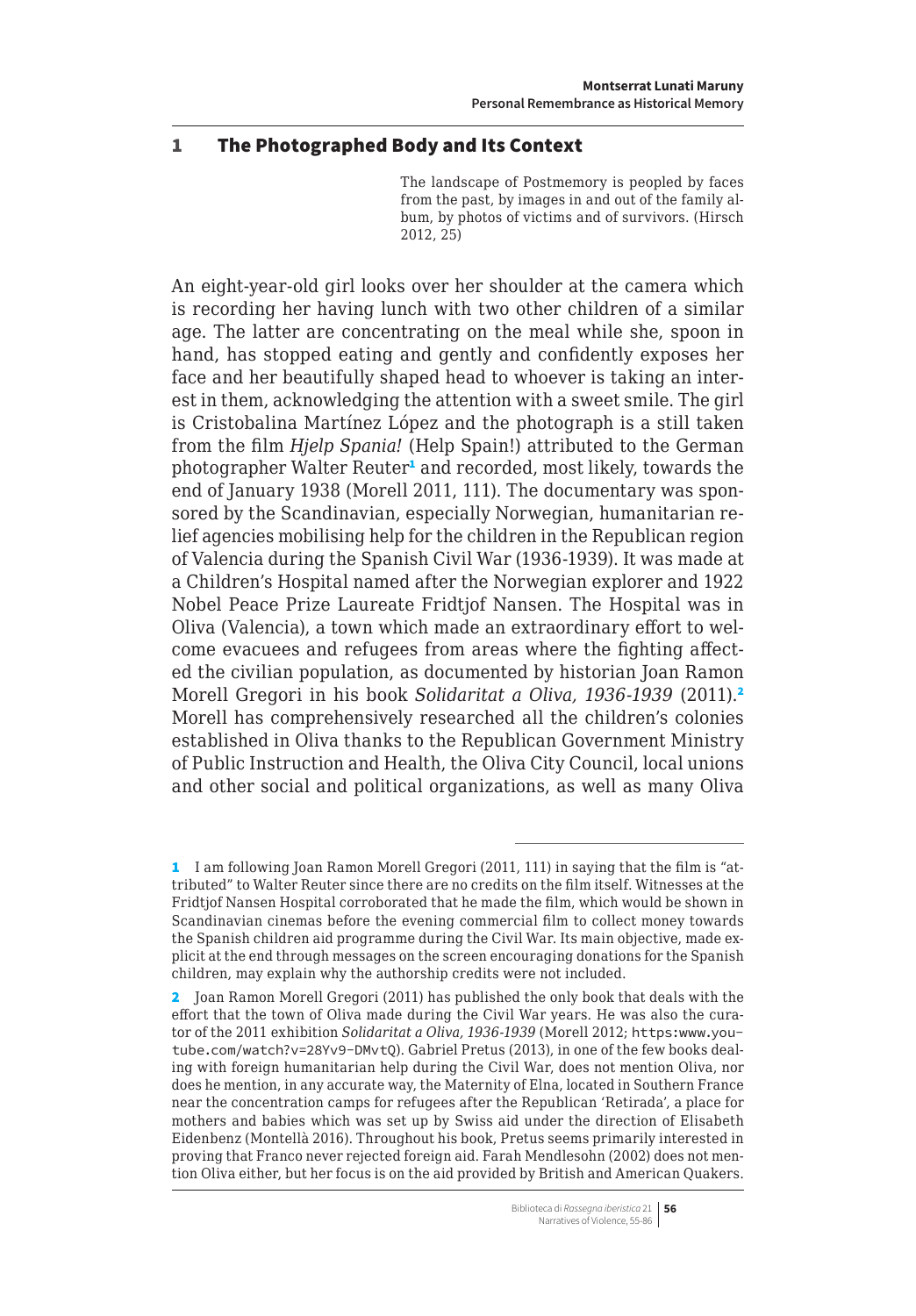individuals who supported the democratically elected Republican Government.<sup>3</sup> However, the most effective and generous contribution to Oliva's determination to help child refugees at the time came from the humanitarian aid provided by Norwegian left-wing and socially-minded intellectuals and politicians, who were unhappy with their Government's neutrality vis-à-vis the Spanish Civil War.

Rescued by members of the International Brigades (Morell 2011, 86), Cristobalina probably arrived as an evacuee at the Fridtjof Nansen Children's Hospital in January of 1938, when it had just been opened. Her arrival coincided with the fighting between the troops loyal to the Second Republic and the Fascist rebels in and around the city of Teruel, where a sector of the frontline was located between 15 December 1937 and 20 February 1938 (Thomas 1990, 788-93). She remembers staying for several days in the humid cellar of a convent in Teruel, where children would die every night, while the nuns occupied more salubrious parts of the building, and the horrific journey to Oliva trying to dodge the bombs. Cristobalina had been born into a peasant family from the Aragonese village of Villar del Cobo, in Teruel province. When their father died of pneumonia in 1934, and her mother, Manuela, became ill and could not take care of her children, Cristobalina and her brother Ernesto were sent to an orphanage in the town of Teruel. Cristobalina and Ernesto were the two middle children. They remained together until the evacuation in January 1938, when she was sent to Oliva, and he stayed in Teruel. Later on, he was sent to a hospice in Manises (Valencia). The eldest, Ángel, who was nine at the time, was placed with some relatives and eventually would go back home, helping his mother to take care of the land they owned. Two baby twin sisters, Fe and Clemencia, were placed in the care of a local wet nurse. Sadly, Fe died. After the war, Manuela "made it her life project to bring her children together once more" (Movin 2010, 102). It would not to be an easy task: the outcome of the Civil War and the outbreak of the Second World War (1939-1945) were to complicate matters in unexpected ways.

<sup>3</sup> Morell (2011, 35-82) gives a wealth of information on the five children's colonies which were established in Oliva during the Civil War, the activities of the children hosted in them, the difficulties in making them financially viable, and the progressive thinking which inspired teachers and workers responsible for the colonies. He devotes especial attention to the Fridtjof Nansen Hospital, the doctor who run it, Pedro de Alcántara Martínez, later persecuted and blacklisted by Franco, and the person who set it up in the first place, the Norwegian pacifist Nini Haslund, representative of the Norwegian Aid Committee and the Office International pour l'Enfant (Morell 2011, 83-112). For the history of Oliva during the Second Republic, the Civil War and the subsequent Francoist repression, see the excellent <http://www.elscaminsdelamemoria.com/camins-memoria/>.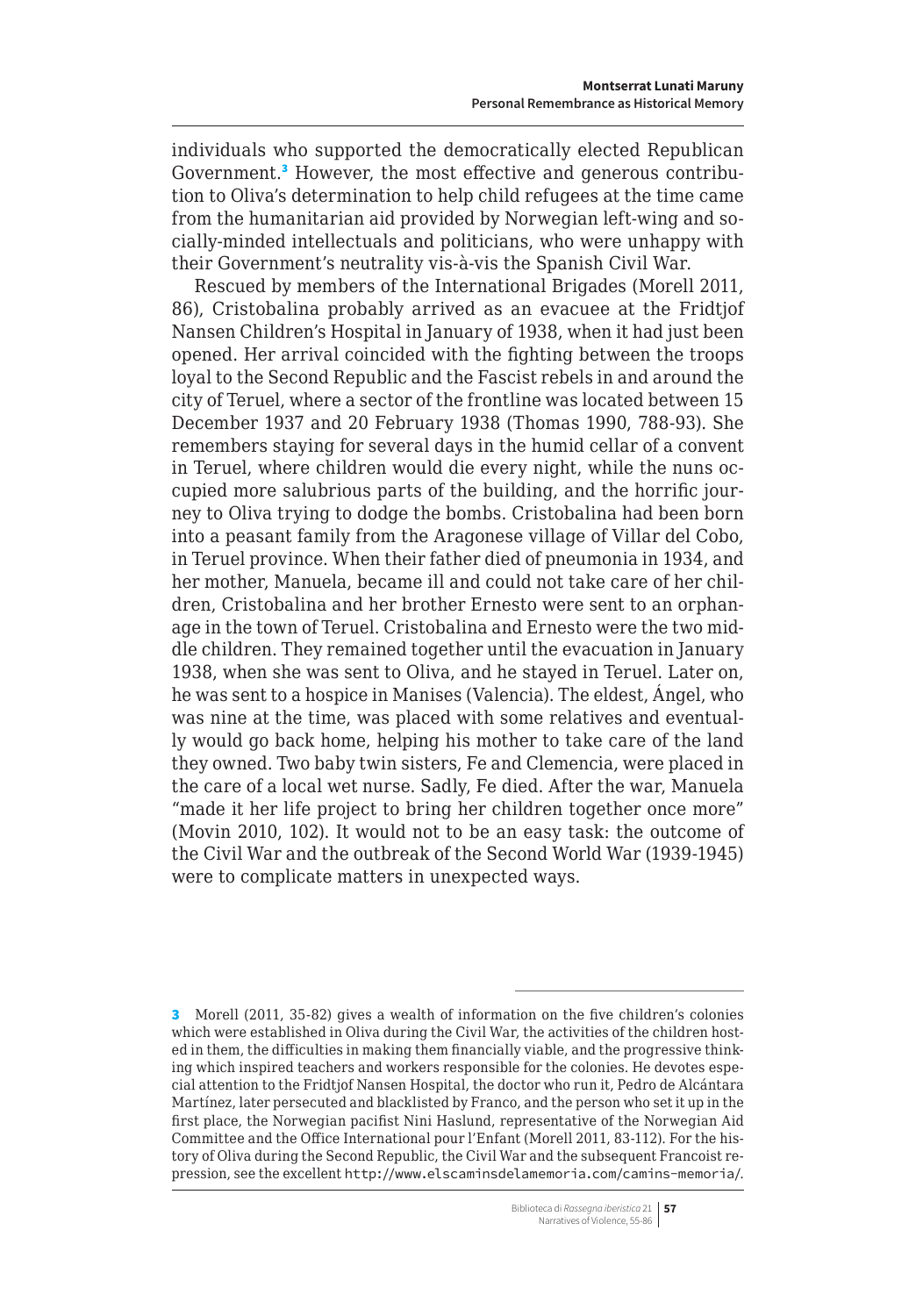#### **Montserrat Lunati Maruny Personal Remembrance as Historical Memory**

#### **INVITATION**

Det ville glæde os meget at se dig til

Nytårskur og åbning af Eva Kochs videoinstallation VILLAR

#### Lørdag den 11. januar kl. 16

Der vil være taler ved museumsdirektør Andrea Rygg Karberg og kunstneren Eva Koch.

Vi byder på et glas bobler til alle og ser frem til sammen at markere et nyt års begyndelse.

Tak til Beckett-Fonden.

Med venlig hilsen Nivaagaards Malerisamling Gammel Strandvej 2, 2990 Nivå 49 14 10 17 www.nivaagaard.dk

In the photograph, a still from *Hjelp Spania!*, that proves the medium's "abilities to *frame*, *freeze*, and *fix* its objects" (Lury 1998, 3; italics in the original), Cristobalina's face is captivating. It does not betray the hardship she had endured up until that moment, escaping bombardments, hunger and fear in her native Aragon before arriving at the Oliva safe haven in the middle of the war. It appears in flyers and catalogues for the exhibitions<sup>4</sup> of the Danish artist and sculptor

4 The following are the exhibitions of *Villar* and *Villar – Los hijos de Manuela* so far: 2001: Tensta Konstall, Stockholm, Sweden; 2001: Project Room, Galleria Filomena Soares, Lisbon, Portugal; 2002: X-rummet, Statens Museum for Kunst, Copenhagen, Denmark; 2003: Bergen Kunsthall, Bergen, Norway; 2003: Centro Galego de Arte Contemporánea, 11 April-20 June, Santiago de Compostela, Spain; 2003: Museo de Teruel, 25 July-14 September, Teruel, Spain;

#### Biblioteca di *Rassegna iberistica* 21 **58** Narratives of Violence, 55-86

#### **Figure 1**

Invitation to Eva Koch's *Villar* video-installation in the Nivaagaards Malerisamling (Copenhagen) in January-April 2016. The photograph of Cristobalina is a still from *Hjelp Spania*, a film made by Walter Reuter in Oliva during the Spanish Civil War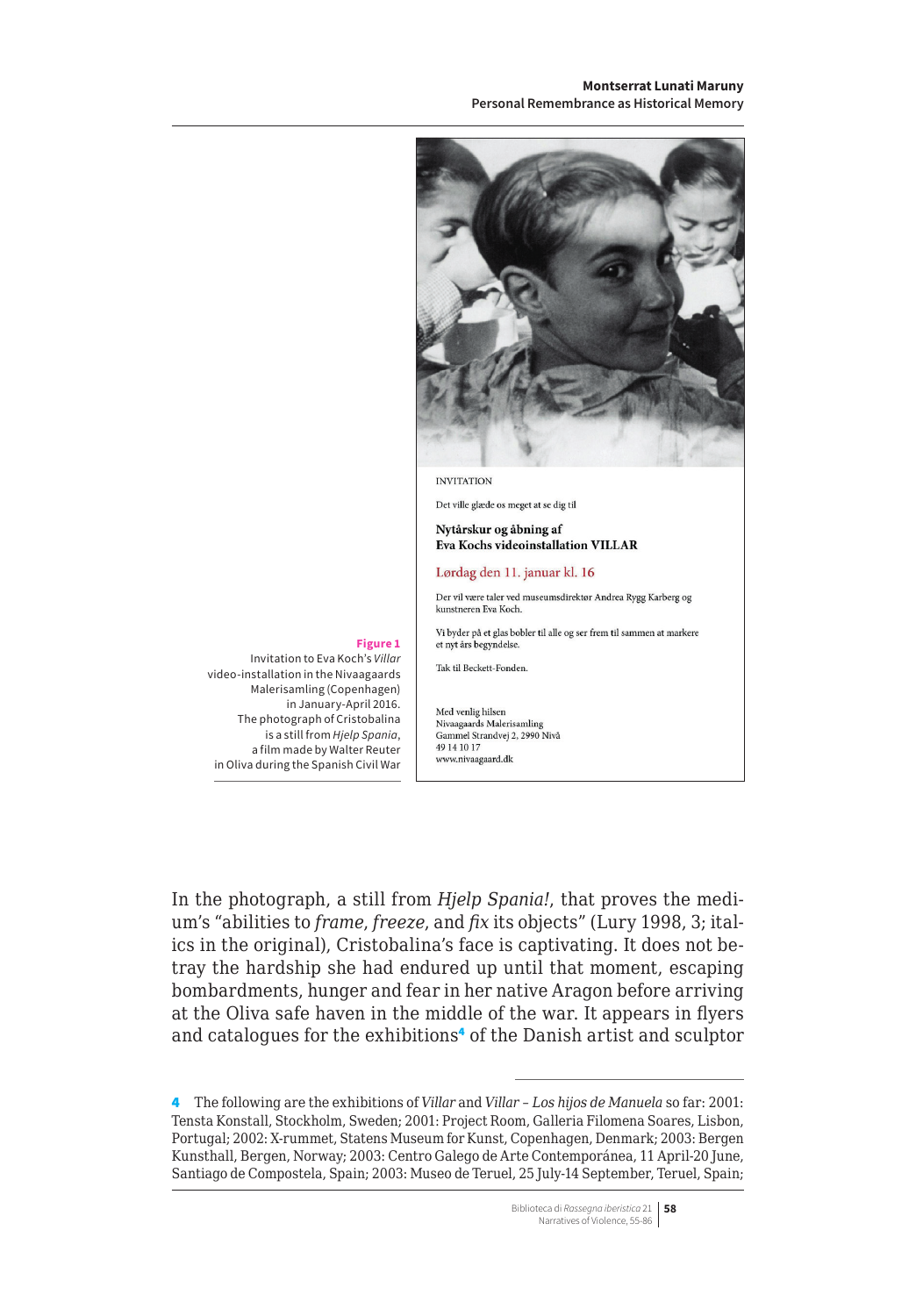Eva Koch's visual works<sup>5</sup> based on the war and post-war experiences of her mother, the Cristobalina of the photograph, and her family: *Villar*, an interactive video installation for six projectors (2001), and *Villar – Los hijos de Manuela* (Manuela's Children), an interactive visual art documentary for single users (initially on DVD form, now to be watched on a media player) (2001). In their oral and visual textualization of the past, historical discourses and personal stories are interwoven in both representational formats. They present the family members reminiscing about what they went through during the Civil War and afterwards, as well as old and current images of Villar del Cobo, photographs of family members at different points in time, contemporary and historical material, including images of the children hosted in the Fridtjof Nansen Hospital, like Cristobalina herself, from *Hjelp Spania!*, and short clips from old reels of the Civil War fighting. The main dissimilarities between these two works are to be found in their interaction with the viewers: the video-installation images are activated by sensors on the ceiling, marked on the floor in front of each screen, which viewers trigger when approaching the images. They watch and listen to the accounts being performed on the screens, and they move around from one screen to another as each focuses on the story and the memories of one member of Cristobalina's family, herself included, now as Chris. When the sensors are triggered by more than two viewers, all six projections become syncronized and scenes from the family life can be seen simultaneously, as if viewers were 'there'. A sensor installed in the middle of the room, when activated, offers a syncronized vision of the village from 'outside', as it were, from the perspective a tourist might have. The single-user version of *Villar – Los hijos de Manuela* has a menu that enables viewers to listen to every performance in succession, or to go from one to another as they please at specific points of contact, so that the recollections can be compared and contrasted.

<sup>2003:</sup> Venice Biennale, Arsenale, Venice, Italy; 2004: Museo Pablo Serrano, Zaragoza, Spain; 2018: CAB, Centro de Arte Burgos, Spain; 2020: Nivaagaards Malerisamling, 12 January-19 April, Copenhagen, Denmark; 2021: Statens Museum for Kunst, The National Gallery of Denmark at Jutland, Doverodde, Thy (25 March-24 October, and on permanent exhibition afterwards; <https://www.smk.dk/en/>).

<sup>5</sup> Visit Eva Koch's website (<https://evakoch.net>) to see the length and the breadth of her outstanding artistic production as a visual artist and sculptor. Mai Misfeldt (1998, 6) writes: "Eva Koch's works are distributed almost equally between exhibitions and works in public spaces in an uninterrupted sequence that integrates the experiences gained from project to project. […] No matter whether she chooses sculptures, sound or video as her medium, Eva Koch's practice is characterised by a concentration on a small number of elements, achieving a balance that unites simplicity and economy of form with a complex and universal content. The works are site-specific, installed so that they relate actively with the space around them, often with an interactive dimension". Amongst other works, she has designed sculptures for children to play in the centre of Copenhagen. I will come back to some of her works which can be linked to her *Villar* project.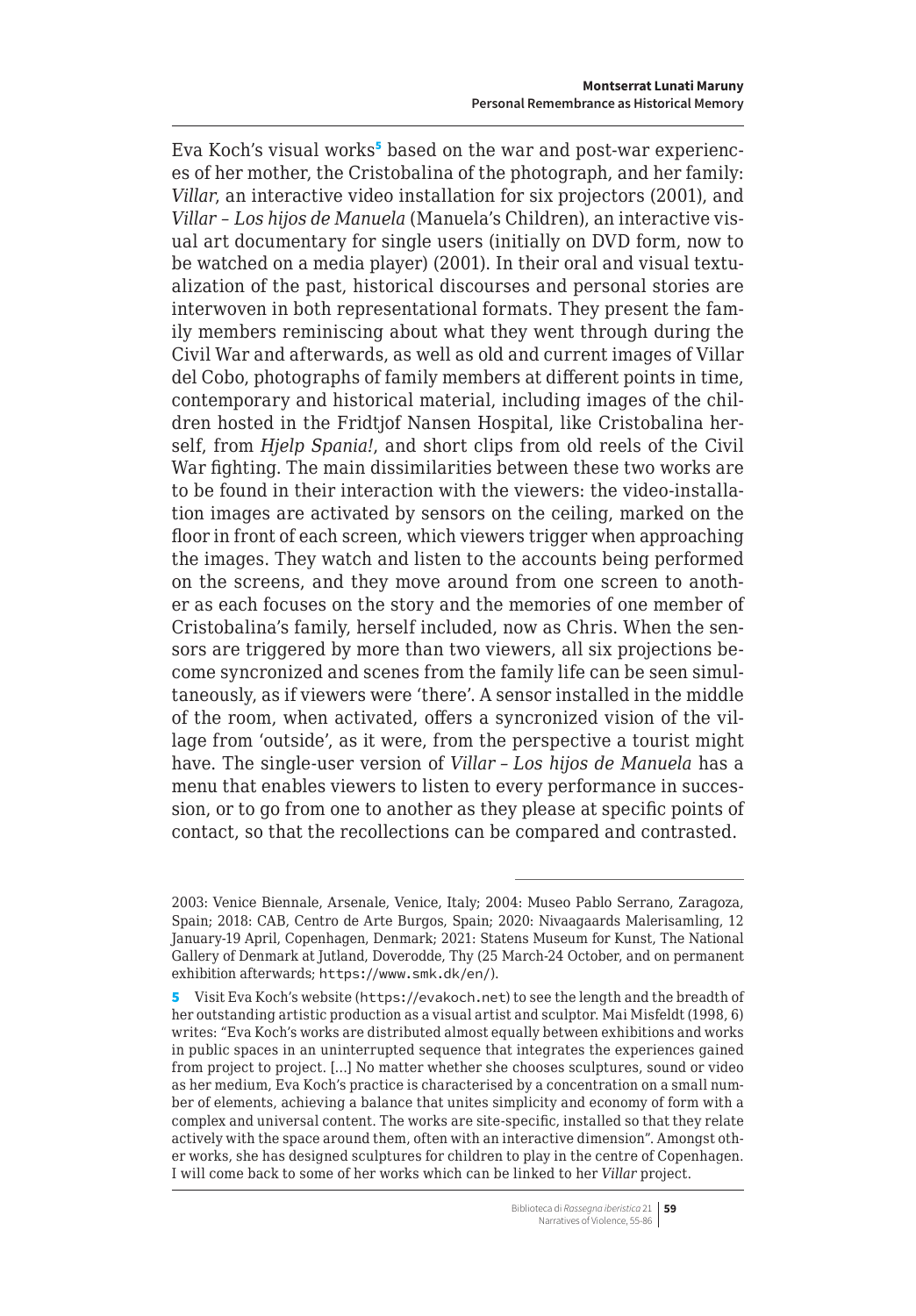Eva Koch describes the installation itself as the 'horizontal', while the [single user] is the 'vertical' version. By this she means that where the meeting with the six simultaneous projections of the installation will typically give the viewer a physical sense of being present in Villar del Cobo and being surrounded by the drama's primary actors, the [single user] affords the possibility of looking into each individual narrative in depth. (Movin 2010, 104)

If the video-installation format provides a more public experience, on the single-user version it is the privacy of the viewing what prevails, while both supplement the personal narratives with old photographs illustrating what is being referred to, so that viewers can link events and private memories meaningfully. The interactive documentary material of both formats acquaints viewers with the many layers of Cristobalina's experiences, and those of her family, including testimonies, sub-narratives, and present-day reflections, always shown with an awareness that experiences are as genuine as the stories constructed about them may be conflicting.

The photograph of Cristobalina, with the powerful immediacy of her image, lays bare the interdependent relationship between subject and context, and suggests the blurring of boundaries between the private and the social as it goes from personal experience to collective history. It also conveys the strength of the body as a signifier for resilience in a challenging social and historical circumstance. The image does not belong to the tradition of family portrait photography: the children wear some sort of uniform, an indication of the non-silent background, or, as Marianne Hirsh would put it, an example of how "history […] refuses to remain in the background or outside the text" (1997, 12). The photograph instantiates the bodies of the three children, with their short, well-cared for hair (a must, given the risk of getting lice at the time), and their contented faces, as it captures a moment of safety in the middle of the war, with food on the table. We, the current viewers, know it is a lull, a technologically preserved precious moment, and indeed a precarious one, taking place in the middle of extreme brutality, as illustrated by the images of the fighting interspersed in *Villar*. Cristobalina and her friends also remind viewers of the plight of children displaced by war, and the vital importance during the Spanish Civil War (as in the armed conflicts of today)<sup>6</sup> of the help delivered by the associations of foreign relief workers who looked after displaced and orphaned children, a humanitarian intervention that in the case of Cristobalina proved to be life changing. It was in the Oliva Children's

<sup>6</sup> Morell (2011, 116) suggests that this type of internationalist relief work to help the civil population began during the Spanish Civil War. This is also Pretus's contention, as Helen Graham (2013, xiv) highlights in her "Preface" to his book.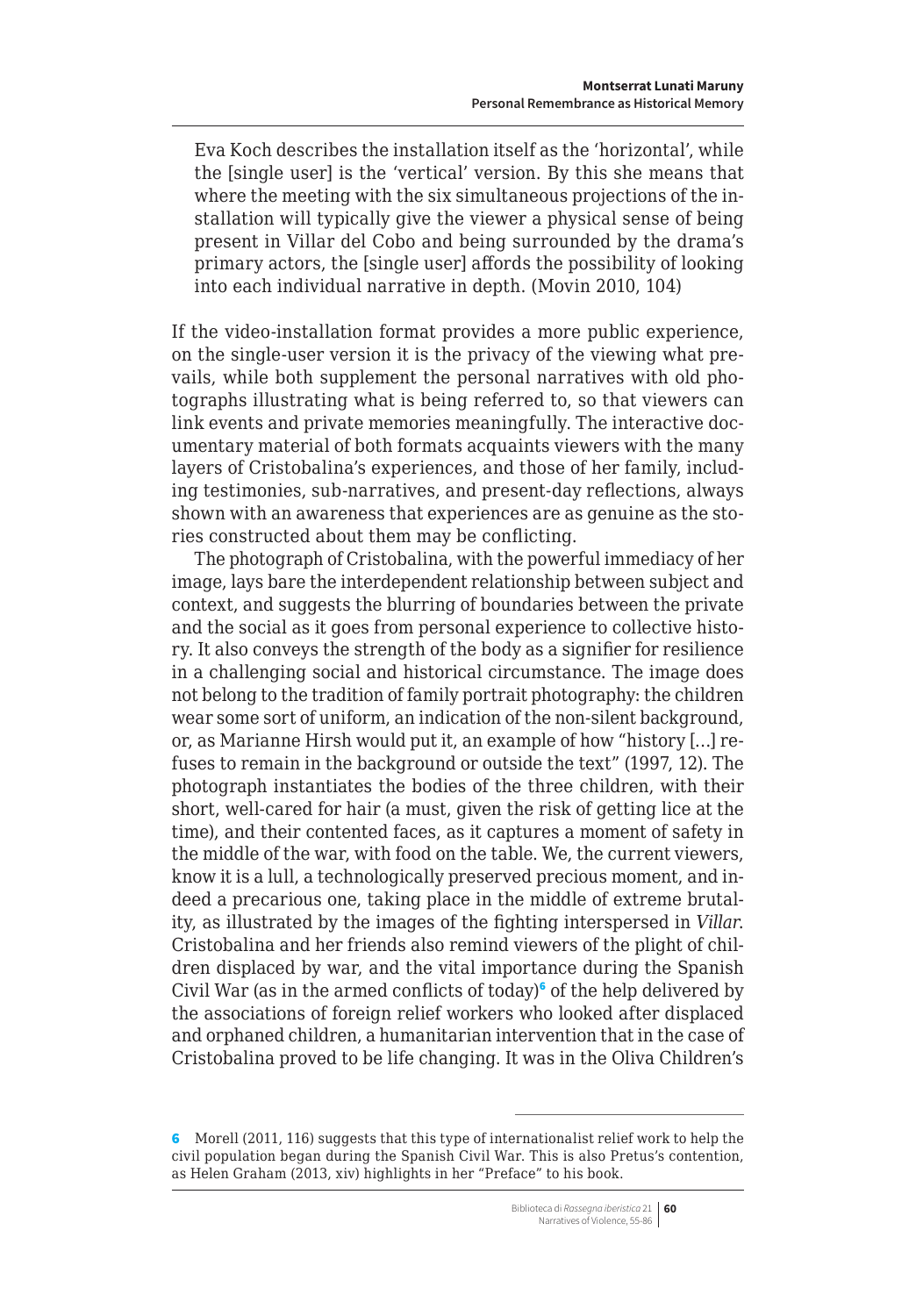Hospital where she met Nini Haslund Gleditsch, a pacifist and a member of the Norwegian intellectual left-wing party Mot Dag (Towards Day), who had gone to Republican Spain as an aid worker, and who played an essential role in setting up the Fridtjof Nansen Hospital. Towards the end of the war, Nini managed to adopt Cristobalina and take her to Norway. The adoption process was problematic: Nini tried but was unable to contact Cristobalina's close relatives, such as her mother, as she was on the other side of the divide, and, at the time, nobody else from the family had claimed to be the girl's relative. Finally, in Sagunto, near Valencia, Nini located Cristobalina's grandmother on her father's side. Given the chaos in Spain at the end of the war, the old lady signed the adoption papers probably thinking that it would be the best possible outcome for the child. That decision, however, was to create a rift between the two sides of the family that would never heal. Manuela did not forgive the Sagunto relatives, and she always lived under the impression that, notwithstanding their claims to the contrary, they had sold Cristobalina to "the Norwegian lady" (Movin 2010, 104). Cristobalina was happy to go with Nini, but she insisted that she had a brother, hence Nini looked for Ernesto. Nini found the boy and helped him with clothing and food as she was appalled to see how neglected he had been. She tried to adopt him as well, but she was unsuccessful as Ernesto was deemed too weak to travel. When Nini, her husband, and Cristobalina departed from Oliva, Nini left their details in Norway with the Sagunto relatives in case Cristobalina's close family wanted to get in touch.

In the photograph, Cristobalina's expression, which I would describe as one of curiosity and cautious happiness, easily evokes her subsequent attitude to life, positive and courageous. As she told her daughter Eva only recently,<sup>7</sup> although she was undoubtedly affected by the war, she never felt traumatised by being taken away. Her refusal to regard herself as a trauma survivor is revealing of her personality, and indicates that the trauma trope can universalize experience and obliterate an individual's circumstance.<sup>8</sup> As a child, she could hardly miss what she had barely had, having been separated from her family well before the outbreak of the war. Her life, however, was to be shaped by the events that originated before and around the time of her stay at the Fridtjof Nansen Hospital. Having returned to Norway, when the Second World War started, Nini Haslund and her husband Kristian Gleditsch (who had been the Secretary of the Norwegian Aid Committee during the Spanish Civil War), followed the

<sup>7</sup> Eva Koch has kindly filled in many gaps in her personal information (emails dated 06-10-2020, 02-11-2020, 09-12-2020, and 11-02-2021).

<sup>8</sup> As suggested by Joanna Burke in a research seminar entitled "Why War: Reflections" on the Twentieth Century", presented at Cardiff University on 26 April 2007.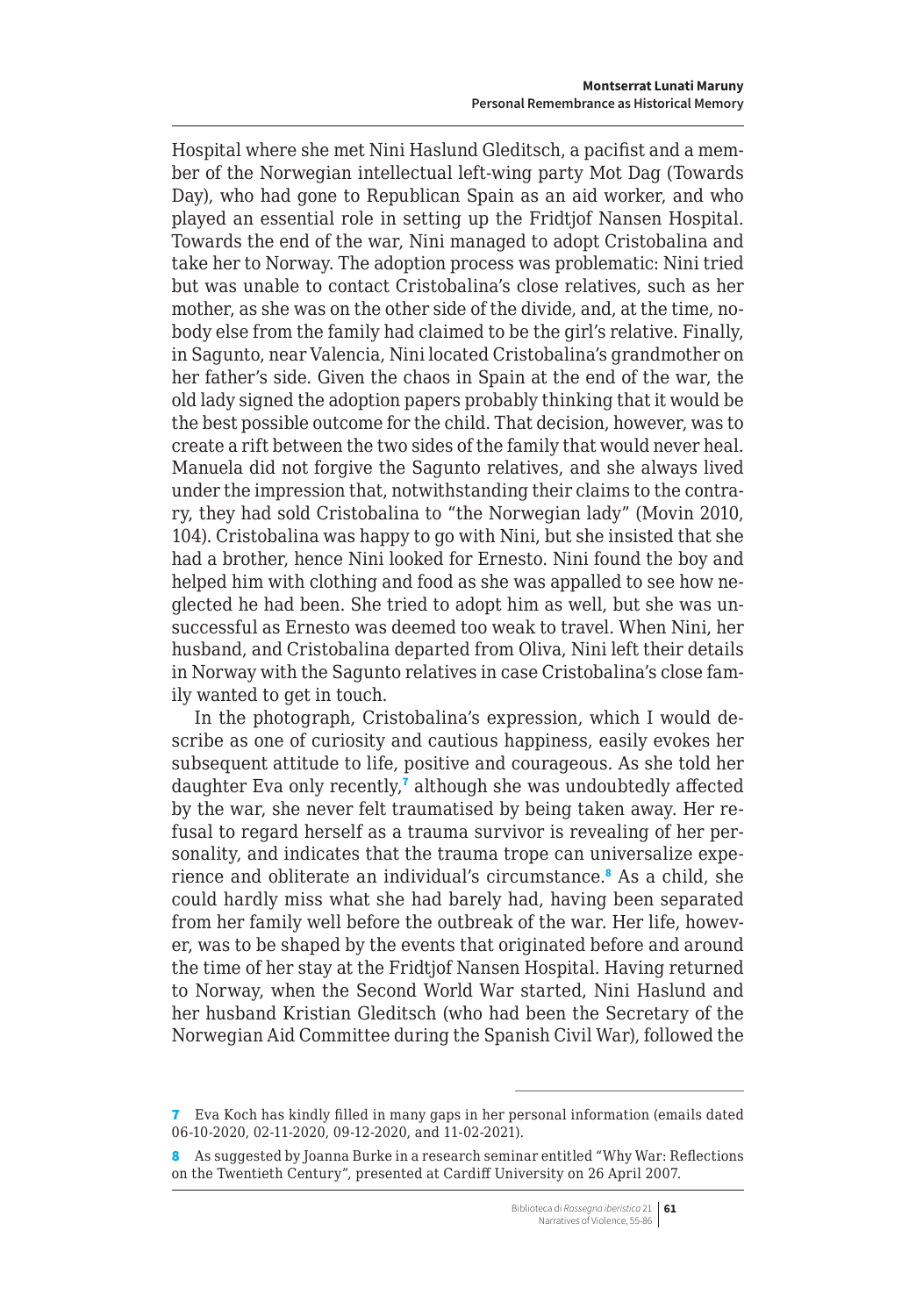Norwegian Government into exile. They held key posts in the Ministry of Foreign Affairs and were tasked with transporting the Norwegian gold to Great Britain. Consequently, Cristobalina/Chris went to live with Kristian's siblings: Ellen, Adler and Liv Gleditsch. They took care of the girl and gave her the stability and affection she needed during the years of the Second World War. She remembers her loving aunts and uncle. At this juncture, Cristobalina/Chris was facing huge changes in her life, acquiring a new language and a hybrid identity<sup>9</sup> which arguably made her belong to two countries and, at least at the beginning, to none: a true nomad,<sup>10</sup> a child of troubled times, tossed around in the middle of the violent and devastating institution of war.

Here, it would be appropriate to bring into the conversation Rosi Braidotti's figuration of "nomadism" as the "critical consciousness that resists into settling socially coded modes of thought and behaviour" (Braidotti 1994, 5). Braidotti blends the physical movement of the nomad with a philosophical stance that favours a fluid conceptualization of identity and the embodiment of subjectivity. In *Villar*, Braidotti's "nomadism" applies to a degree. It is not a choice that as an eight-year old child Cristobalina could have made: she was thrown into it, even though she embraced her hybrid identity with an open mind and instinctive courage. The same could be said about 'Los niños de Rusia', or similar groups of children who were sent abroad by their parents to protect them from the ravages of the Civil War, like the so-called 'Los niños de Morelia'. The name comes from the Mexican city that welcomed 468 Spanish children who arrived in Mexico on 7 June 1937. As Mexico was blacklisted by Franco as a country that helped the Republican side during and after the war, many of these children never had the chance to go back to Spain. There is a plethora of YouTube videos on their experience. Some images are from films made in Mexico at the time, some from films that were made much

<sup>9</sup> Julian Daniel Gutiérrez-Albilla (2011, 140) refers to Derrida's "undecidables" when discussing Jaime Camino's *Los niños de Rusia*, a documentary on the children evacuated to Russia during the Spanish Civil War. These children were neither Russian nor Spanish, but to some extent they were both. Derrida's "indecidability" questions dualisms as they do not conform neatly to the opposing elements of a dichotomy. The same can be said of Cristobalina/Chris's hybrid identity when trying to adapt herself to the new circumstances, something she always did with great sensitivity.

<sup>10</sup> Eva Koch has a work entitled precisely *NoMadLand* (1998), a sound installation where the whispering of human voices interacts with the viewers. In the summer of 1998, it was installed in a Copenhagen supermarket and its title plays with words in a meaningful way, ultimately referring to Denmark as a land of immigrants. As Mai Misfeldt (1998, 30) points out: "No mad land or nomad land? […] why this conjuration? And when one has squeezed one's way out of the absorbent mass of jostling bodies inside, the fragile human voice insisting on civilization as opposed to the oblivious inferno from which one had just emerged seemed sinister, almost prophetic. A nomad land? Well, even though Denmark is situated where it has always been, its inhabitants arrived here in great migratory streams, primarily from the south".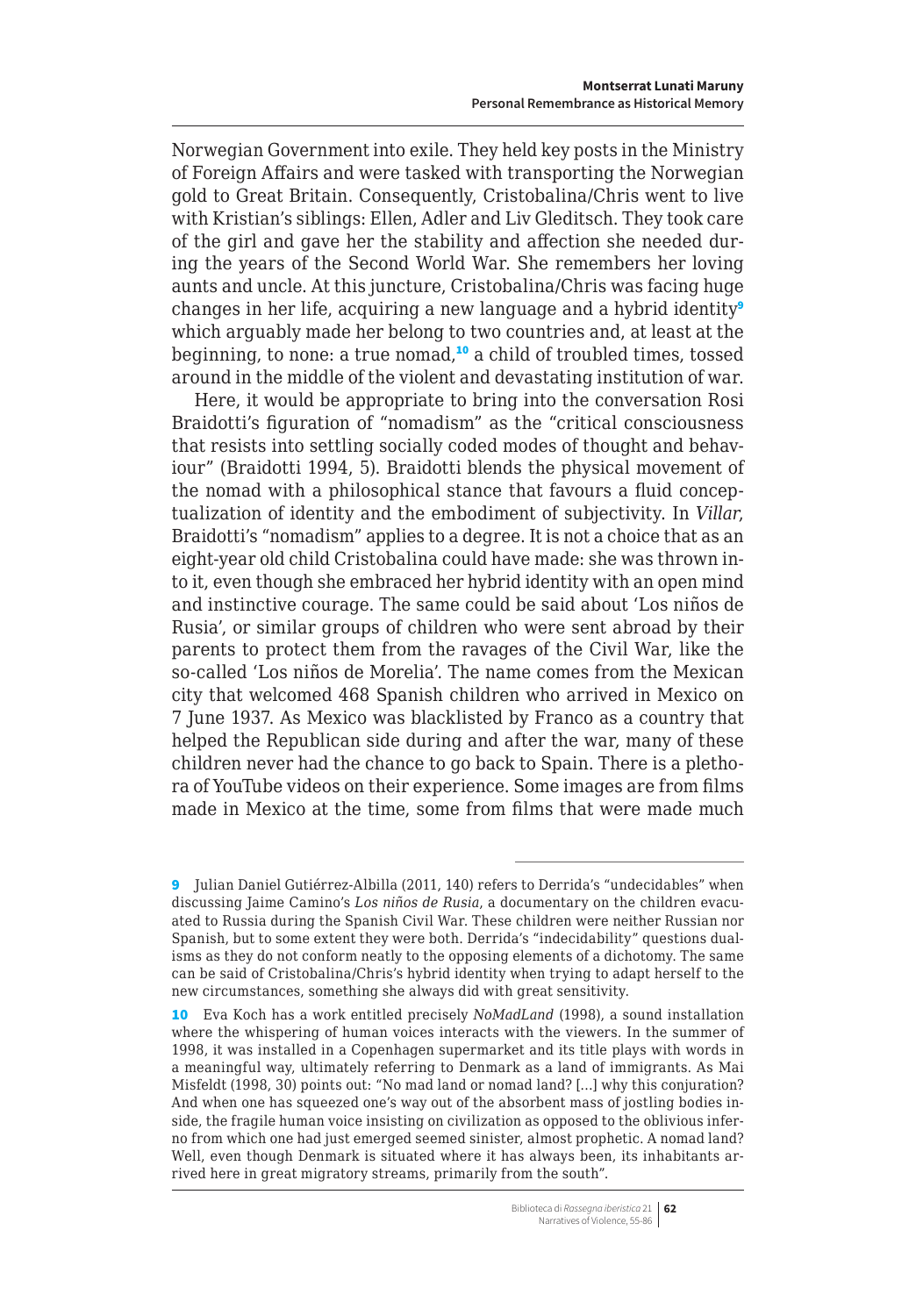later, as a small number of these children went back to their places of origin decades later and were interviewed by different TV channels. They were grateful to President Lázaro Cárdenas for making Manuel Azaña, the Spanish Prime Minister, the offer to host them. The Morelia children also embraced a hybrid identity. As adults, they felt genuine indebtedness to Mexico, but, in some cases, it was apparent that the strangeness of being displaced had lasted a long time: they missed their families and resented having been sent abroad by parents who wanted to keep them out of harm's way. They considered themselves "un capítulo olvidado de la historia oscura de España" (a forgotten chapter of Spain's dark history), as one of them put it in a 2005 documentary made by the Master of Periodismo, BCNY.<sup>11</sup> Interviewed for the TV3 programme *La nit al dia* on 30 April 2008, in a statement that seems like an attempt to face up to the complexities of their identity, two of them, Jordi Llop and Josep Gallur, claimed to feel, above all, "morelianos", and their best memories to be those of mutual companionship.12 At the end of the Civil War, Mexico continued to welcome Republican refugees. As for many other Republican refugees in France and elsewhere in Europe and America, their "nomadism" was not entirely the happy place that Braidotti conceptualizes, but it was a way of learning that their identity, however melancholic – in a Freudian sense – had to be flexible enough for them to adapt to another culture even though they were mourning (Freud 1991) the place they had left behind, in many cases for ever.

After the Second World War, Nini Haslund and Kristian Gleditsch went back to Norway with their son, Nils Petter, who had been born in Great Britain. Chris's relationship with her adoptive mother became rather tense as Nini was frustrated that only men were offered jobs, even though she had been as active as any of them during the Second World War. Chris went on to study interior architecture in Copenhagen and became an independent young girl. Later, she married Jens Koch, and they had three children – Eva is the eldest – and in 1958 moved to the Faroe Islands, where Jens took office as a judge. As we shall see, it was there she met someone who was to be instrumental in her reunion with the Villar del Cobo family in 1962.

In 1996, Eva Koch created one of her more innovative works, ultimately related to the *Villar* project: a visual biography of Nini Haslund Gleditsch, *Nini – Glimpses of a Woman's Life*. <sup>13</sup> It consisted of nine

<sup>11</sup> "Los niños de Morelia: el regreso olvidado" (The Morelia Children: The Forgotten Return). See it on: <https://www.youtube.com/watch?v=eckJbIMjFHs>.

<sup>12</sup> A theatrical production on the Morelia children was being shown at the time at the Sala Muntaner in Barcelona. See the interview on: [https://www.youtube.com/](https://www.youtube.com/watch?v+Psh47g_Doo) [watch?v+Psh47g\\_Doo](https://www.youtube.com/watch?v+Psh47g_Doo).

<sup>13</sup> See a description on <https://evakoch.net/works/nini-2/>.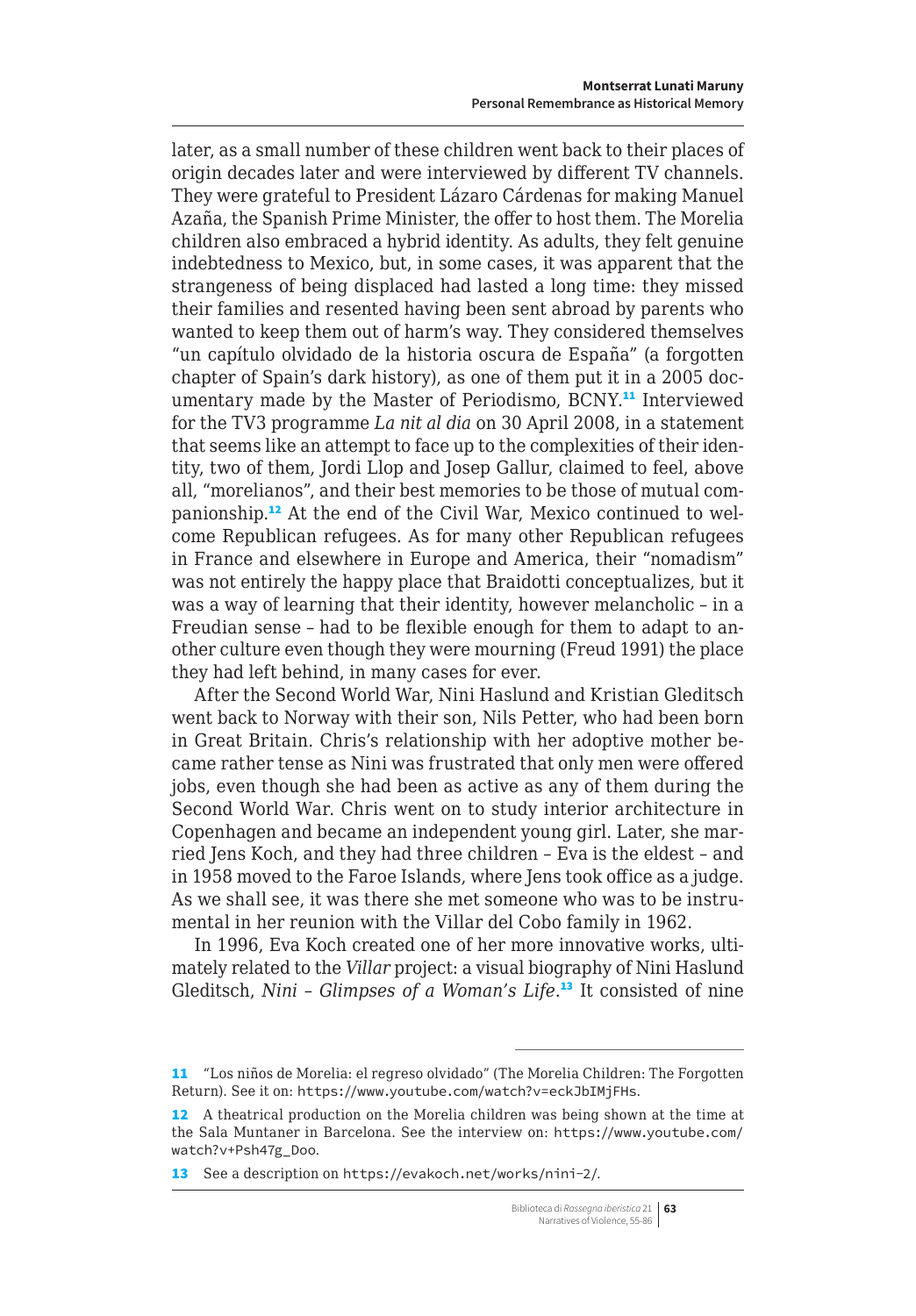billboards exhibited in subway stations, first in Copenhagen's Ishøj Station, and later, in 1997, in Oslo's Stortingets and Grønlansdtorget Stations. The billboards had been donated by the railways DSB for artistic use coinciding with Copenhagen's stint as the World's Cultural City, and were shown in rotation, changing every two weeks during a period of six months. Nini, who died in July 1996, was still alive and very cooperative as the billboards were being put together. They were collages displaying photographs of Nini at different times of her life as well as documents of her public persona with excerpts from her memoir added to them. Eva had spoken to her about the project and Nini suggested the inclusion of these excerpts, beginning with the title of her memoir itself. It was taken from her favourite poem by Norwegian poet Inger Hagerup, *Vær utålmodig Menneske!* (Human, Be Impatient!). The title chimes with Nini's lifelong commitment to peace activism. Nini also wrote words specifically for the billboards which were evocative of her personality. As regards to her time in Spain, she wrote: "Life becomes much easier when you have something to fight for…". Nini's own handwriting was reproduced on other billboards: "Contact with people, also over generations, means a lot to me".<sup>14</sup> The billboards were an outdoors exhibition which, ironically, appropriated public space by using advertising locations for purposes other than consumerism. In Eva Koch's visual biography of Nini, Henri Lefebvre's "social space" (2000, 68-168), which is not atemporal or metaphysical, but "produced and reproduced in connection with the forces of production (and with the relations of production)" (2000, 77), acquires a further level of complexity as it is the location to celebrate the life of a pacifist committed to progressive leftist politics, and not just any pacifist, but a woman pacifist, making this appropriation of social space much more significant because gender comes into the equation. Eventually Nini found a job at the Norwegian Statistisk Centralbyrå (Central Statistics Office) in Oslo and worked there for the rest of her life. She always remained politically active: she was, among other things, an inspirational member of the movement Grandmothers for Peace who met every Friday in front of the Norwegian Parliament.

"Memory dislikes motion, preferring to hold things still", writes John Banville in *The Sea* (2005, 221). Indeed, Cristobalina's *instantània* is an excellent point of entry into the dynamics of memory that Eva Koch elicits in her visual works in order to deal with the complexities of her mother's memories, and those of her family. In his exploration into the way photographic practices inter-relate knowledge, power, and the body, from mostly a Foucauldian perspective, Suren Lalvani argues that the task of Foucault's genealogy is "to ex-

<sup>14</sup> I am grateful to Eva Koch for an email dated 03-11-2020, in which she kindly provided information about her *Nini* project and translated Nini's words from Norwegian into English.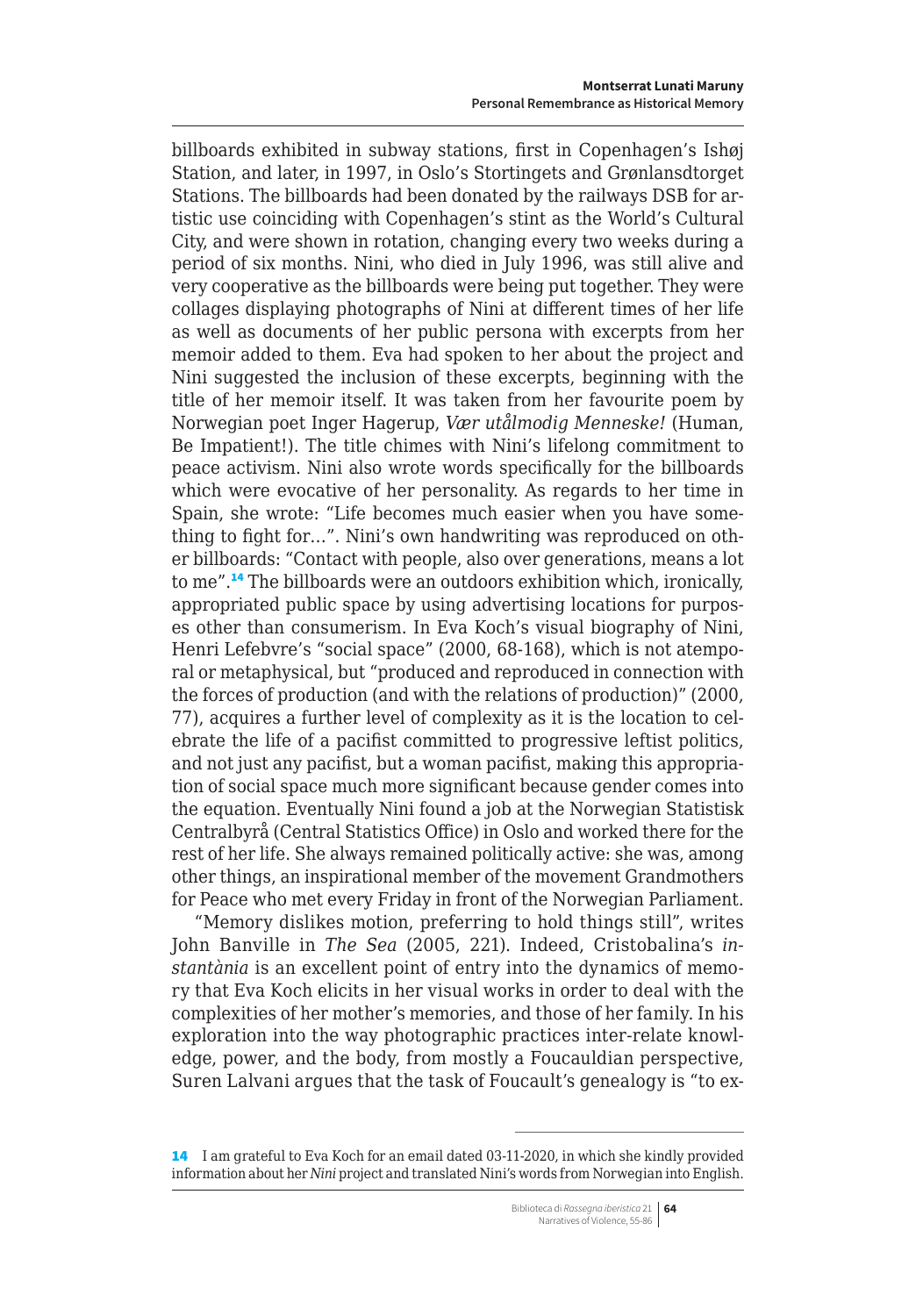pose a body totally imprinted in history" (1996, 32). Cristobalina's photograph constitutes a prime example of this. Lalvani also quotes Judith Butler to the effect that

what is required […] is "a genealogical account of the demarcation of the body as such as a signifying practice," without resorting to the language of a prediscursive body and its disruptions, [an account that] requires seeing the body not as a "being" but as a culturally constructed variable of different permeability. (1996, 33)

Cristobalina and her friends are therefore to be regarded as porous bodies, since

[p]hotography operates in disciplinary discourses to arrest, isolate and instantiate the body in relation to the axes of time and space; it enables the decipherment, delineation, and analysis of the body's surface. (1996, 34)

Divisions between inside and outside, public and private, are permeable and regulated by historical and political discourses. In the photograph, Cristobalina's gaze, directed to whoever is looking at her, ourselves included, engages the viewers with a gripping story which is part of the Republican history of the Spanish Civil War.

Cristobalina's photograph can also be read from the perspective of Marianne Hirsch's "postmemory", the memory of those who live their lives under the shadow of challenging or traumatic circumstances experienced by a previous generation; the memory of those who were the recipients of painful family memories. Hirsch coined the term "postmemory" to distinguish it "from memory by generational distance and from history by deep personal connection". She writes:

Postmemory is a powerful and very particular form of memory precisely because its connection to its object or source is mediated not through recollection but through an imaginative investment and creation. (Hirsch 1997, 22)

As an artist who grew up listening to haunting "narratives that preceded [her] birth" (Hirsch 1997, 22) and were to shape her artistic output when reconstructing the history and the stories of her family during and after the Civil War through the *Villar* project, Eva Koch is a fitting example of a postmemory subject.<sup>15</sup> Her "postmemorial work", in Hirsch's words,

Biblioteca di *Rassegna iberistica* 21 **65** Narratives of Violence, 55-86

<sup>15</sup> Hirsch develops the notion of "postmemory" in relation to children of Holocaust survivors, but she intimates that the concept can be applied to other people who have inherited family memories of collective traumatic events and experiences (1997, 22; 2012, 18-19).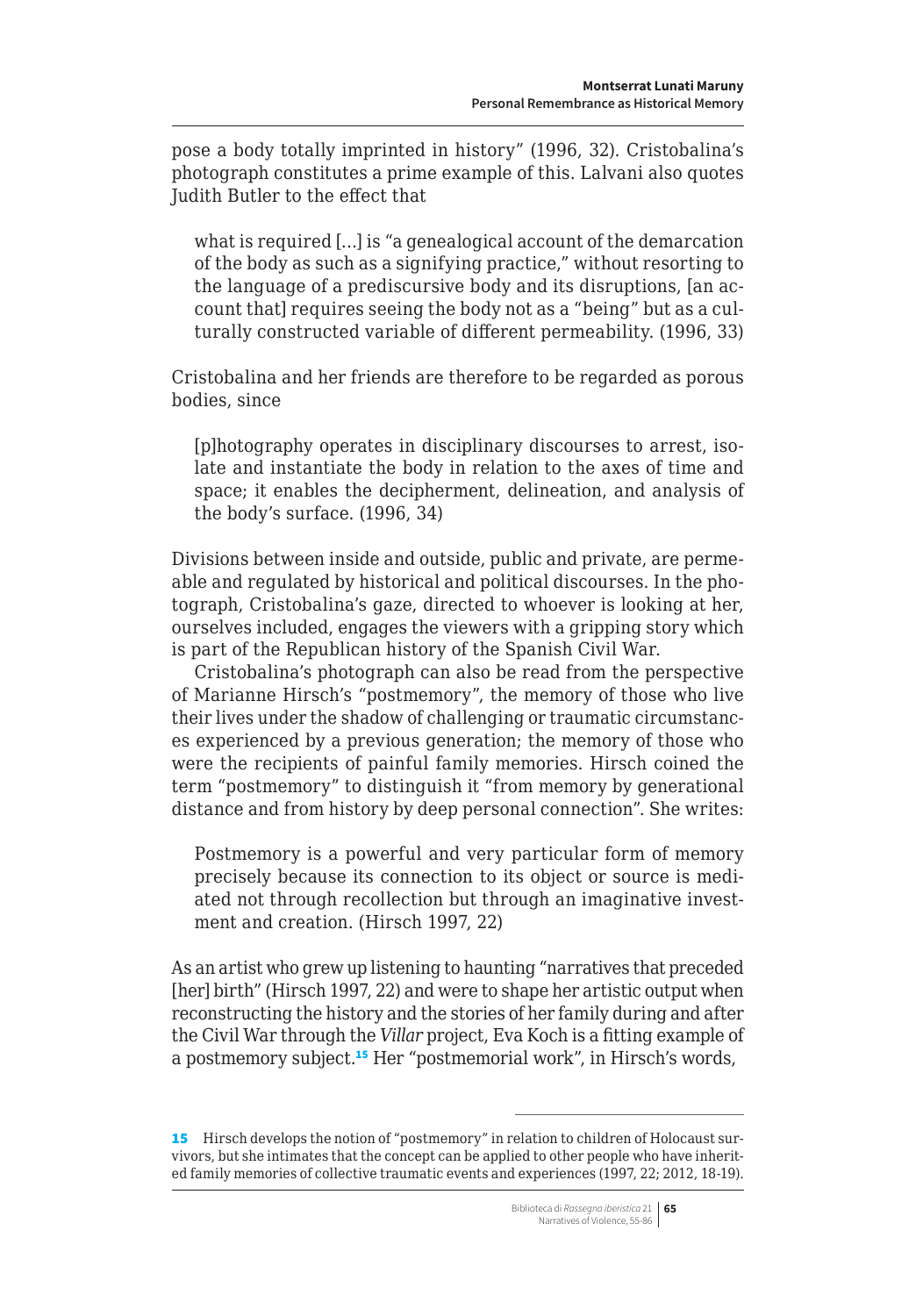<span id="page-11-0"></span>strives to reactivate and re-embody more distant political and cultural memorial structures by reinvesting them with resonant individual and familial forms of mediation and aesthetic expression. (2012, 33)

The photograph from *Hjelp Spania!* of Cristobalina (not yet Chris, that is, not yet Eva Koch's mother, just a younger version of her) that Eva chooses to be the cover image for the *Villar* world she has constructed, is highly significant and, like the other photographs of the family and the village that will be part of this world,

[t]hey affirm the past's existence and, in their flat two-dimensionality, they signal its unbrigdeable distance. (Hirsch 1997, 23)

In effect, they are "fragmentary remnants that shape the cultural work of postmemory" (Hirsch 2012, 37-8).

# 2 *Villar* (2001), and *Villar – Los hijos de Manuela* (2001)

Memory is history seen through affect. (Winter 2012, 12)

In 2000, after years of talking with Chris about her war experiences and having overcome her mother's reluctance to expose her family to public scrutiny, Eva Koch started filming in Villar del Cobo what were to become two highly related, interactive visual art works, among the most important of her career. Previously, Chris had not wanted to inflict upon her newly rediscovered relatives any publicity about her story or her 1962 reunion with them, which, in any case, had found its way into the Spanish newspapers and attracted the interest of the populist ('yellow') press. Chris's siblings encouraged Eva to carry out her project, and finally her mother was happy for her to do it. In the two *Villar* representational formats, Eva Koch succeeds in communicating an "affiliative relation" to her mother, and to her family, which is "nonappropriative" (Hirsch 2012, 99) in that she does not call attention to herself as the author of the work, and daughter of its main subject, but lets the members of her family speak freely in front of her camera and be the protagonists.

The video-installation *Villar* is made up of six big screens, hence it requires a big room to be exhibited. Each screen focuses on the account of one member of Cristobalina's family: herself, as Chris; her brother Ángel; her brother Ernesto; her sister Clemencia; her niece Isabelica (Ángel's daughter); and Teresa, an old aunt, their fa-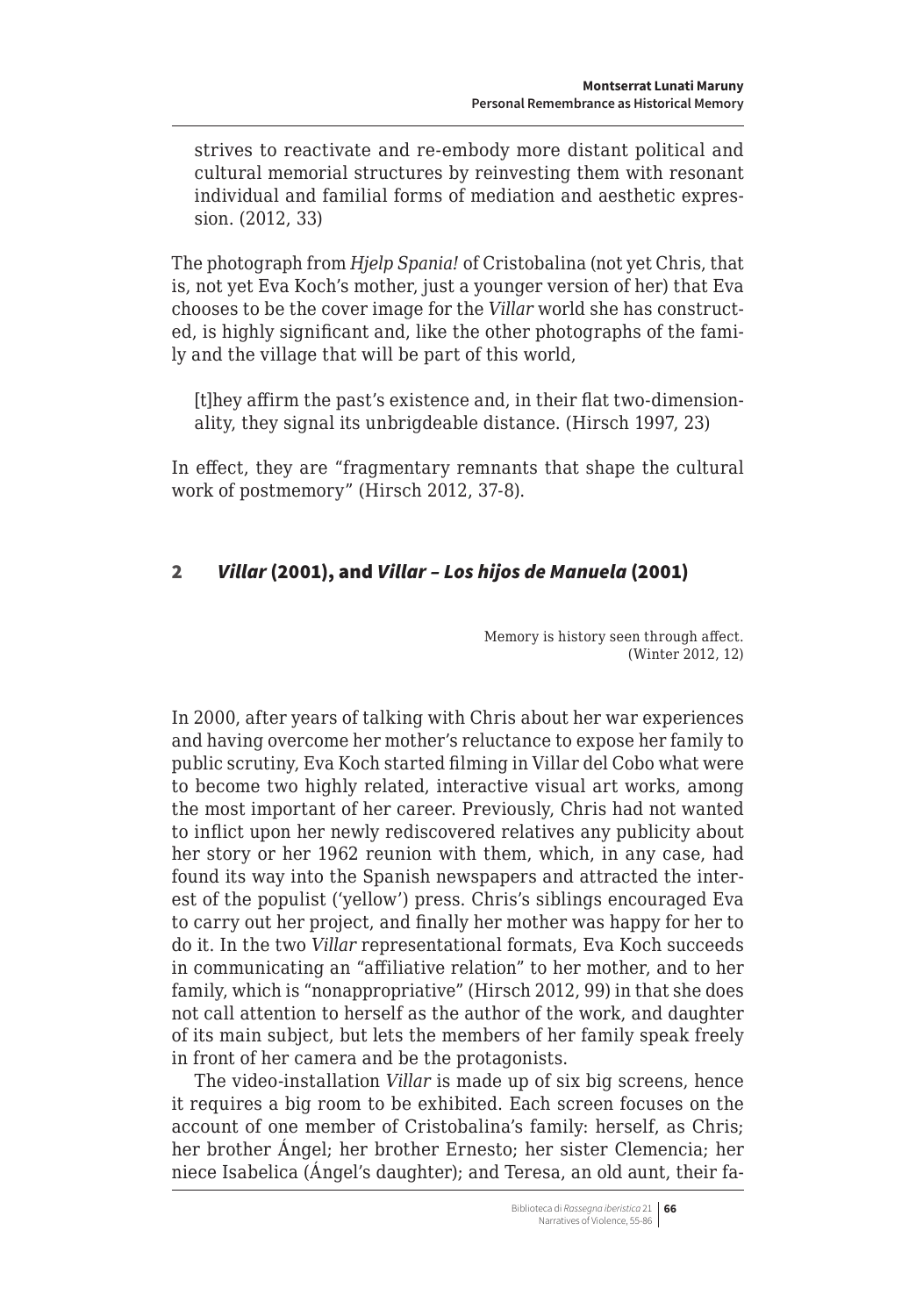ther's sister, who had been present at the signature of Cristobalina's adoption papers, and whom Eva met near Sagunto when she was 103 years old and ill with skin cancer on her face. Each of them tells their own personal memories of the Civil War period and its aftermath, how they survived the hard times, and how the disappearance of Cristobalina impacted their lives, that is, how Cristobalina's presence *in absentia* cast a long shadow over their existences, in particular that of Manuela, who never stopped trying to find her daughter, and of Clemencia, who was a baby when Cristobalina left Villar del Cobo, but whose prospects of a life outside the village were thwarted by being the only female daughter remaining in Villar: she was expected to stay and take care of her mother, as Clemencia herself suggests in her performance, not without some resentment.

Each narrative is nuanced by the others, but there is never any attempt to cancel any of the accounts, or to hide uncomfortable subnarratives. In both *Villar* formats, through a process of individual remembrance and perception, the history of the Spanish Civil War and its aftermath becomes personal, while at the same time acquiring a symbolic collective meaning: the history / stories of the members of an ordinary family from one of the areas ravaged by the conflict echo the plight of many families and many individuals, as the reunion of Chris and her Spanish family in 1962 will prove in documented, visual fashion through the photographs taken by Chris's husband, interspersed with the personal accounts among other visual material. The six individual voices narrating events that affected each of them as well as, inevitably, the family as a whole during a unique period of time, approach history by avoiding the pitfalls of an exclusive, one-sided discourse, or those of a winner's discourse. On the contrary, crucial events in each person's formation as an individual subject are highlighted by putting all their accounts together and letting viewers decide how to read and contrast them. This is a social tapestry of mnemonic voices from a family group that refuses to offer a non-contradictory continuity, or a set of apparently coherent narratives. The individual recollections reinforce each other as part of a group: the power of memory comes from the collective, but every member produces a unique discourse. As Lewis A. Coser says:

It is, of course, individuals who remember, not groups or institutions, but these individuals, being located in a specific group context, draw on that context to remember or recreate the past. (1992, 22)

In *Villar*, they constantly refer to one another, so that the collective portrait is foregrounded: "autobiographical memory is always rooted in other people" (Coser 1992, 24). Moreover, their narratives are structurally connected to each other (explicitly so on the single-user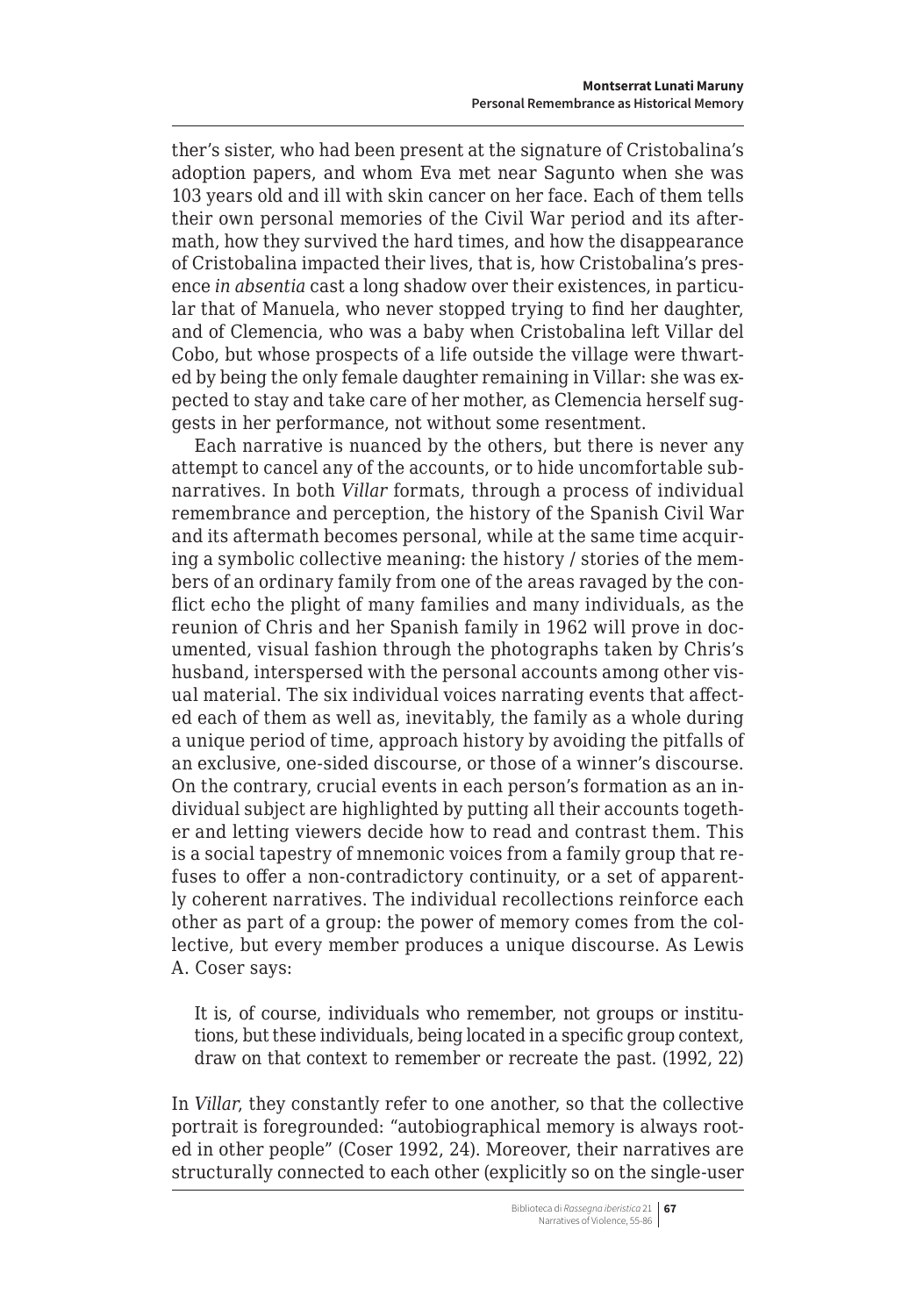version), hence, what prevails is the family's choral memory: by continuously demanding the agency of the viewer, the technical and spatial mechanisms of both versions, their visual interactive formats are central to this successful pluri-dimensional rendering of the past and its non-linear narrative(s). By not offering a single version of events to the viewers, *Villar* expands the social impact of its politics of memory.

At the same time, we cannot forget that the representation of the past, verbally or otherwise, is merely a representation that cannot be taken to be the past itself, that it is influenced by the present to which the memories are brought back. Maurice Halbwachs states that:

the mind reconstructs its memories under the pressure of society. Is it not strange that society causes the mind to transfigure the past to the point of yearning for it? […] people know that the past no longer exists, so that they are obliged to adjust to the only real world - the one in which they now live. (1992, 51)

However, the fact that the past is not preserved, but rather reconstructed on the basis of the present (Halbwachs 1992, 40), does not mean that the characters in *Villar* misremember, however unintentionally. What Halbwachs means is that by evoking the past from the present one can never replicate it, that the past is always conditioned by the present. In his introduction to Halbwachs's *On Collective Memory*, Lewis A. Coser writes that Halbwachs

was without doubt the first sociologist who stressed that our conceptions of the past are affected by the mental images we employ to solve present problems, so that collective memory is essentially a reconstruction of the past in the light of the present. (Coser 1992, 34)

That is why, for Halbwachs, "the past is a social construction mainly, if not wholly, shaped by the concerns of the present" (Coser 1992, 25). Halbwachs's work helps us to read *Villar* as an example of collective memory originating from, but no limited to, individual memories:

collective frameworks of memory are not constructed after the fact by the combination of individual recollections; nor are they empty forms where recollections coming from elsewhere would insert themselves. Collective frameworks are, to the contrary, precisely the instruments used by the collective memory to reconstruct an image of the past which is in accord, in each epoch, with the predominant thoughts of the society. (Halbwachs 1992, 40)

If, according to Halbwachs (1992, 40), "individuals always use social frameworks when they remember", it also makes sense to see *Villar*  as part of the so-called memory boom that became so important at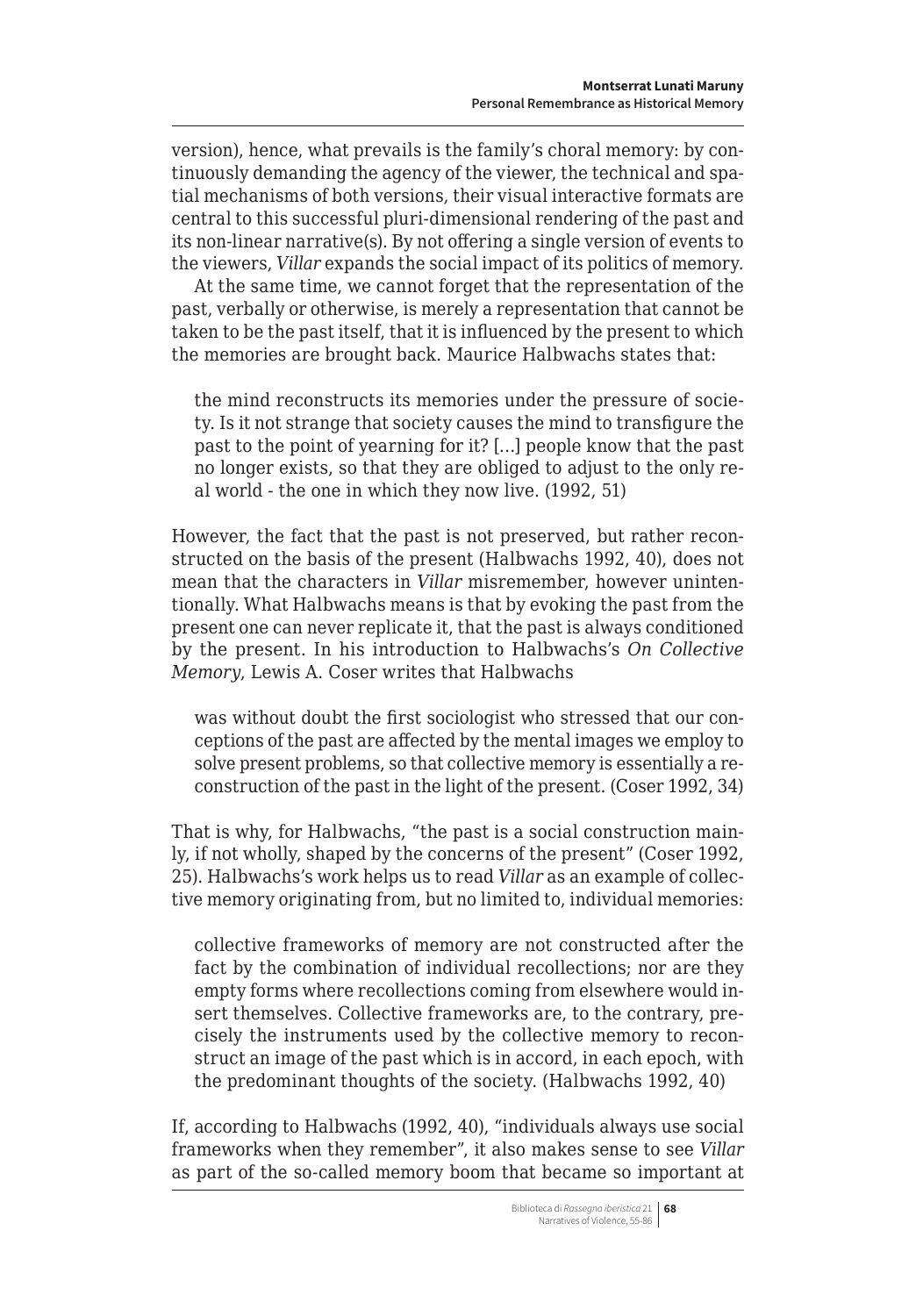the turn of the twenty-first century in humanities disciplines. Within the cultural studies paradigm, they showed an exceptional interest in the complexities of historical memory.<sup>16</sup> It was a consequence of a wider social and political awareness which prompted the rescuing from oblivion of many experiences and tragedies that had been silenced for years. Spain was a case in point due to the lasting effect of Franco's politics of retribution (Graham 2004), both during and after the Civil War. In Spain, the reluctance to confront the country's bloody past under the dictatorship persisted, to a large extent, during the so-called Transition to democracy years, and well into the twentyfirst century. Bodies of executed political enemies buried in forests, by roadsides, and in other locations specifically chosen to humiliate them, such as the entry to cemeteries so that people would thread on the mass graves of murdered Republicans, are still being unearthed.<sup>17</sup>

In *Villar*, the family's recollections are obviously traumatic. All of its members are willing to talk, but they recollect in ways that are not always pain-free – the most composed of all performances is Chris's. For slightly different reasons and with varying intensity, their accounts are like pieces of an occasionally disjointed jigsaw that complement each other, but do not always fit in neatly. However, Chris's refusal to define herself as a trauma survivor, and their readiness to share their memories, bring to mind Ruth Leys's critique of the conceptualization of trauma developed by scholars associated with the Yale School, Cathy Caruth (1995; 1996) being the best known. From a neurobiological perspective, Caruth and others claim that in PTSD (Post Traumatic Stress Disorder) trauma is unrepresentable on the grounds that after the traumatogenic event(s) the conscience and memory mechanisms are temporally destroyed. Leys does not accept their view that the images, body sensations and emotions remembered cannot be verbalized and finds their examples unconvincing because these scholars see "pictures and visual images as if they were inherently non-symbolic, which is of course absurd" (Leys 2000, 249), and because they oppose images to verbal representation. Leys considers trauma's socio-historic

17 There are numerous publications about this subject. See, among others, Ferrándiz 2006 and 2016; Torres 2007; "La Generalitat exhumarà les fosses 21 i 126 del cementeri de Paterna per a recuperar les restes de 316 persones. Serà l'exhumació més nombrosa de víctimes del franquisme que s'ha fet fins ara", *Vilaweb*, 14 December 2020 ([https://www.vilaweb.cat/noticies/la-generalitat-exhumara--les-fosses-21-i-](https://www.vilaweb.cat/noticies/la-generalitat-exhumara--les-fosses-21-i-126-del-cementeri-de-paterna-per-a-recuperar-les-restes-de-316-persones/)[126-del-cementeri-de-paterna-per-a-recuperar-les-restes-de-316-persones/](https://www.vilaweb.cat/noticies/la-generalitat-exhumara--les-fosses-21-i-126-del-cementeri-de-paterna-per-a-recuperar-les-restes-de-316-persones/)).

<sup>16</sup> In 2000, Kerwin L. Klein wrote about "the memory industry [which] ranges from the museum trade to the legal battles over repressed memory and on to the market for academic books and articles that invoke *memory* as a key word", and related it to the 1970s interest in "autobiographical literature, family genealogy, and museums". He argued that in the 1980s "two literary events: Yosef Yerushalmi's *Zakhor: Jewish History and Jewish Memory* (1982) and Pierre Nora's 'Between Memory and History', the introduction to an anthology, *Lieux de mémoire* (1982)" (Klein 2000, 127) were central to its expansion.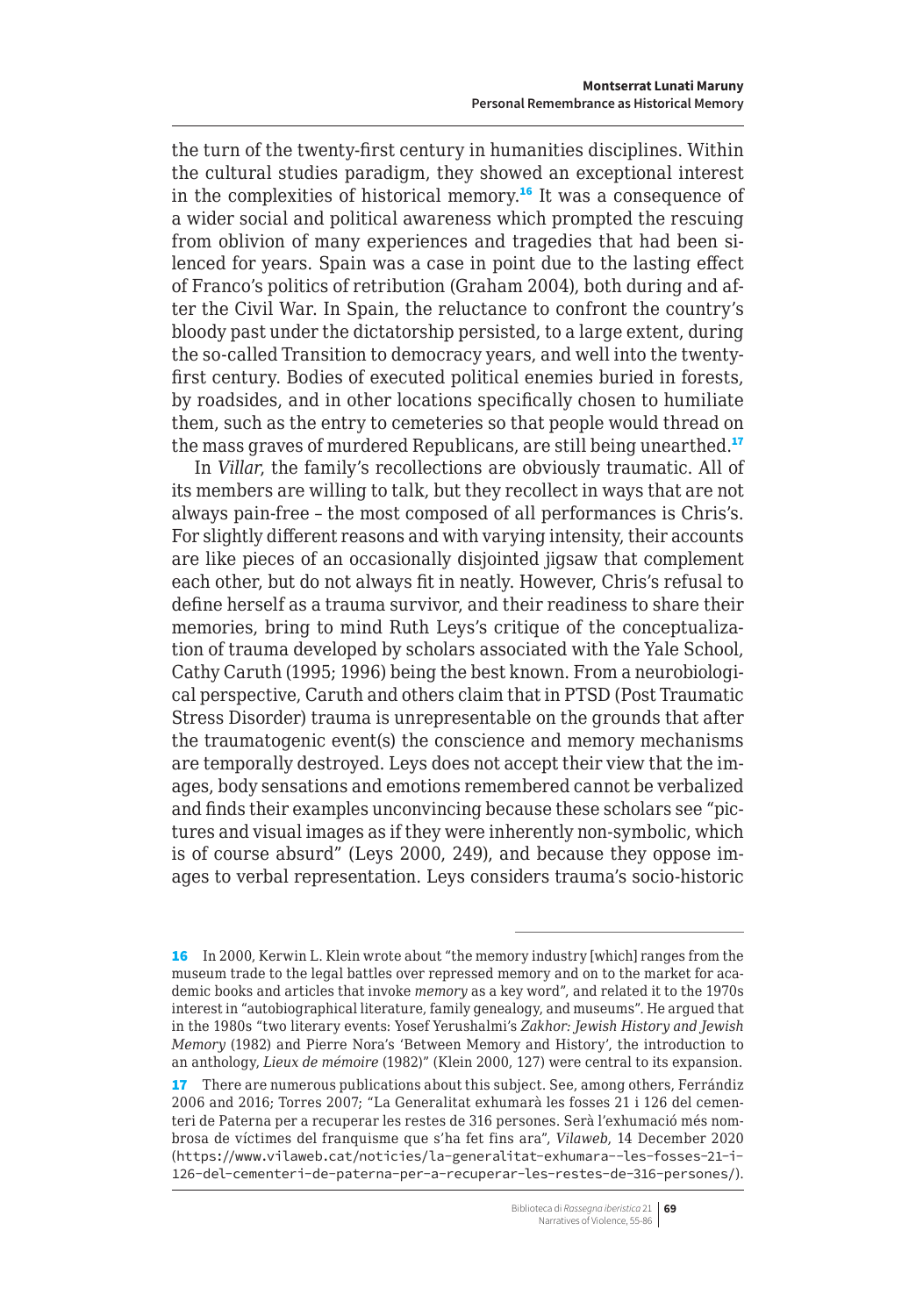background a key factor, and questions the notion of PTSD as "a timeless diagnosis" (2000, 3). Moreover, even if trauma may initially be resistant to narrative, in due course, linguistic articulation is possible. Leys's approach is useful to analyse *Villar*'s verbalization of the family's memories. After more than sixty years, they are eager to remember and talk. By virtue of their performances, they textualize their memories and perceptions. Despite the collective background, they do it individually, as the very structure of Eva Koch's work underlines by presenting their individual performances on individual screens.

Jay Winter indicates that the "performative nature of remembrance" is "particularly marked by the act of listening, of attending to the voices of victims and survivors" (2012, 20), which is the feature that defines the whole *Villar* project being as it is so geared towards the interaction with its viewers.

Winter, acknowledging Halbwachs's insight into the social framework of remembrance, discusses the performative condition of collective memory:

Memory performed is at the heart of collective memory. When individuals and groups express or embody or interpret or repeat a script about the past, they galvanize the ties that bind groups together and deposit additional memory traces about the past in their own minds. […] the performance of memory is both a mnemonic device and a way in which individual memories are relived, revived, and refashioned. Through performance, we move from the individual to the group to the individual. (Winter 2012, 11)

The mnemonic voices performing their past in Eva Koch's works are pieces of a collage.<sup>18</sup> As Jo Labanyi summarizes, mostly in relation to *One-Way Street* (Benjamin 2009, 46-115),

Benjamin's historian is a collector or bricoleur […] in the sense that he or she […] looks for the significance in fragments and details normally overlooked, [and] reassembles the fragments in a new "constellation" that permits the articulation of that which has been left unvoiced. (Labanyi 2000, 69)

<sup>18</sup> In this context, collage is a word that evokes Benjamin's concept of the historian as bricoleur, but here I also borrow it from Jay Winter: "Stories about the past that we remember are collages, complex and shifting mixtures of narratives, some of which arise from historical writing and history as visualized in a dizzying variety of films, plays, museums and websites. Approaching the intersection of history and memory through the performative turn highlights what they have in common and how important it is to avoid rigid bifurcation between the two" (2012, 12). In *Villar*, this multidirectional approach is less wide-ranging, as it is limited to memories of the family members, but not less complex or multifaceted, and there is no question that it can be described as a collage of stories.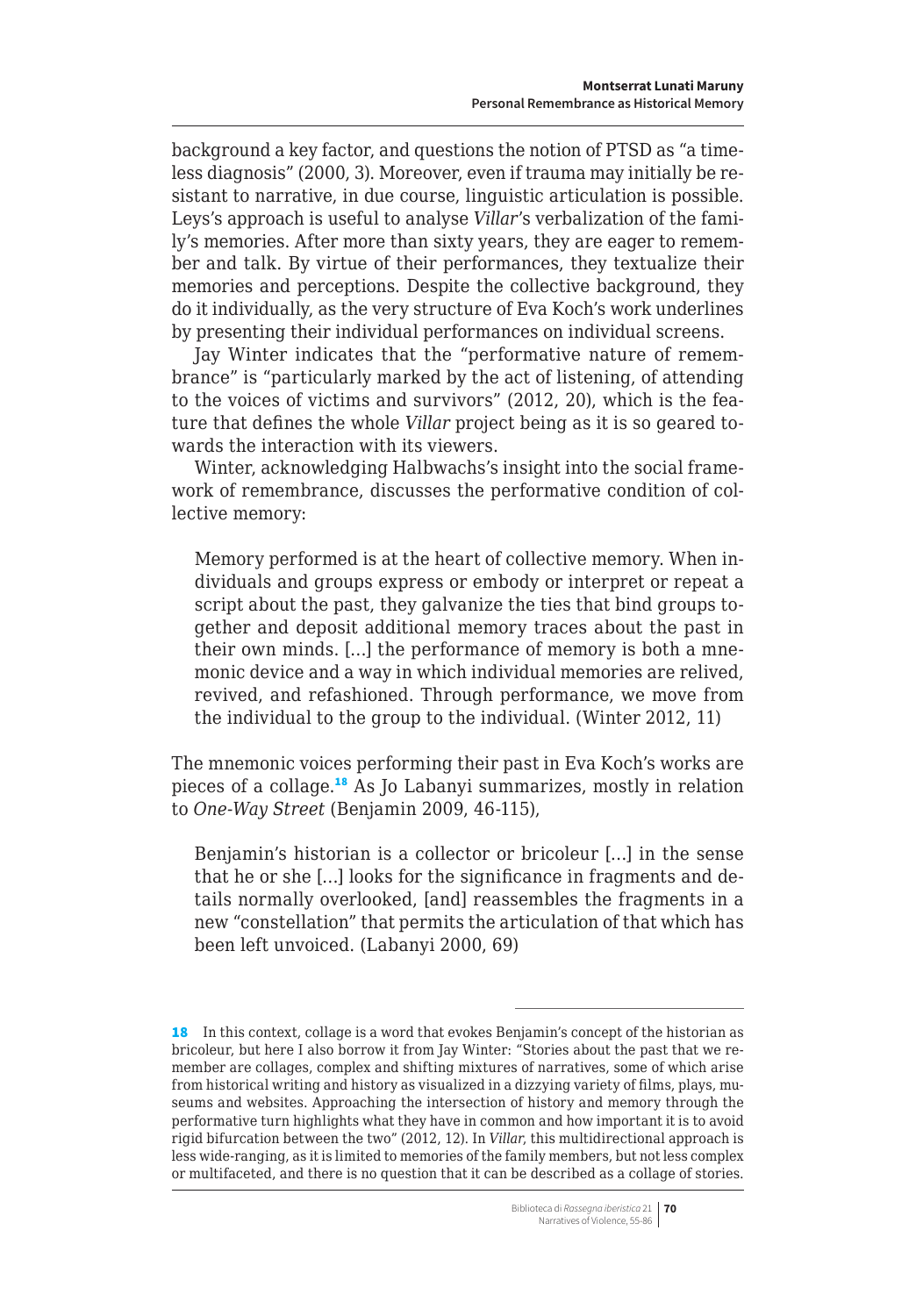Indeed, even if the *Villar* voices are not the usual examples of popular culture associated with Benjamin's "debris left by the past", they had certainly been silent before they became protagonists of the "montage" that Eva Koch makes possible through her work.

The *Villar* project's approach to history can also be related to Benjamin's "Theses on the Philosophy of History" (1992, 245-55). In this essay, Benjamin distinguishes between "historicism", conservative and reactionary, and "historical materialism", progressive and left-wing inspired, but not following Marxism to the letter in envisaging a revolutionary future. Benjamin identifies "historicism" with an approach to history which grasps and holds the past so that a fix and totalitarian interpretation of it prevails, an interpretation that "gives the 'eternal' image of the past" (Benjamin 1992, 254), a view that favours history's winners. Instead, Benjamin favours "historical materialism", which makes it feasible "to bring the past to memory", in David Eng's and David Kazanjian's expression in their book on mourning (2003, 1-2). It implies an open and active relationship with the past which continuously engages with loss and its remnants, as

a historical materialist views […] with cautious detachment […] the cultural treasures [whose] origin he cannot contemplate without horror. […] There is no document of civilization which is not at the same time a document of barbarism. (Benjamin 1992, 248)

Eva Koch's work responds to Benjamin's sober approach to history. *Villar* does not answer the viewers' queries by offering tales of the good and the bad, or by proposing joyous closures that simplistically resolve the conflicts uncovered by the individual performances of remembrance. *Villar* does not construct Cristobalina/Chris's story as one of success, even though it could have been fashioned as such if the focus had been on Nini, Kristian, and his siblings' efforts to rescue a child from the grim prospect of ending up in a Francoist institution for orphaned children. Nor does it celebrate Chris's reunion with her family in her birth town as a happy ending to a separation caused by the Civil War.<sup>19</sup> Quite the opposite: while never los-

<sup>19</sup> When some of the children from Republican Spain who had been evacuated to Russia during the Civil War returned to Spain, Franco presented the evacuation to save these children from the ravages of war as a "robbery", and used it as propaganda: "La España rota y roja te arrebató a ese hijo. La España de Franco te lo devuelve. Ellos y nosotros cumplimos nuestros designios diversos. Ellos destruyen la familia. Nosotros edificamos la sociedad sobre ella" (Red and broken Spain stole your son. Franco's Spain returns him to you. We have different purposes to them. They destroy the family. We build society upon it) (T. Constenla, "Historias bélicas de niños viejos", *El País*, 27 March 2009, [http://elpais.com/diario/2009/03/27/cultura/1238108401\\_850215.](http://elpais.com/diario/2009/03/27/cultura/1238108401_850215.html) [html](http://elpais.com/diario/2009/03/27/cultura/1238108401_850215.html)). However, those who went back to Spain were seen with suspicion and spied on, and the tone of this political message was not reflected in the way they were treated.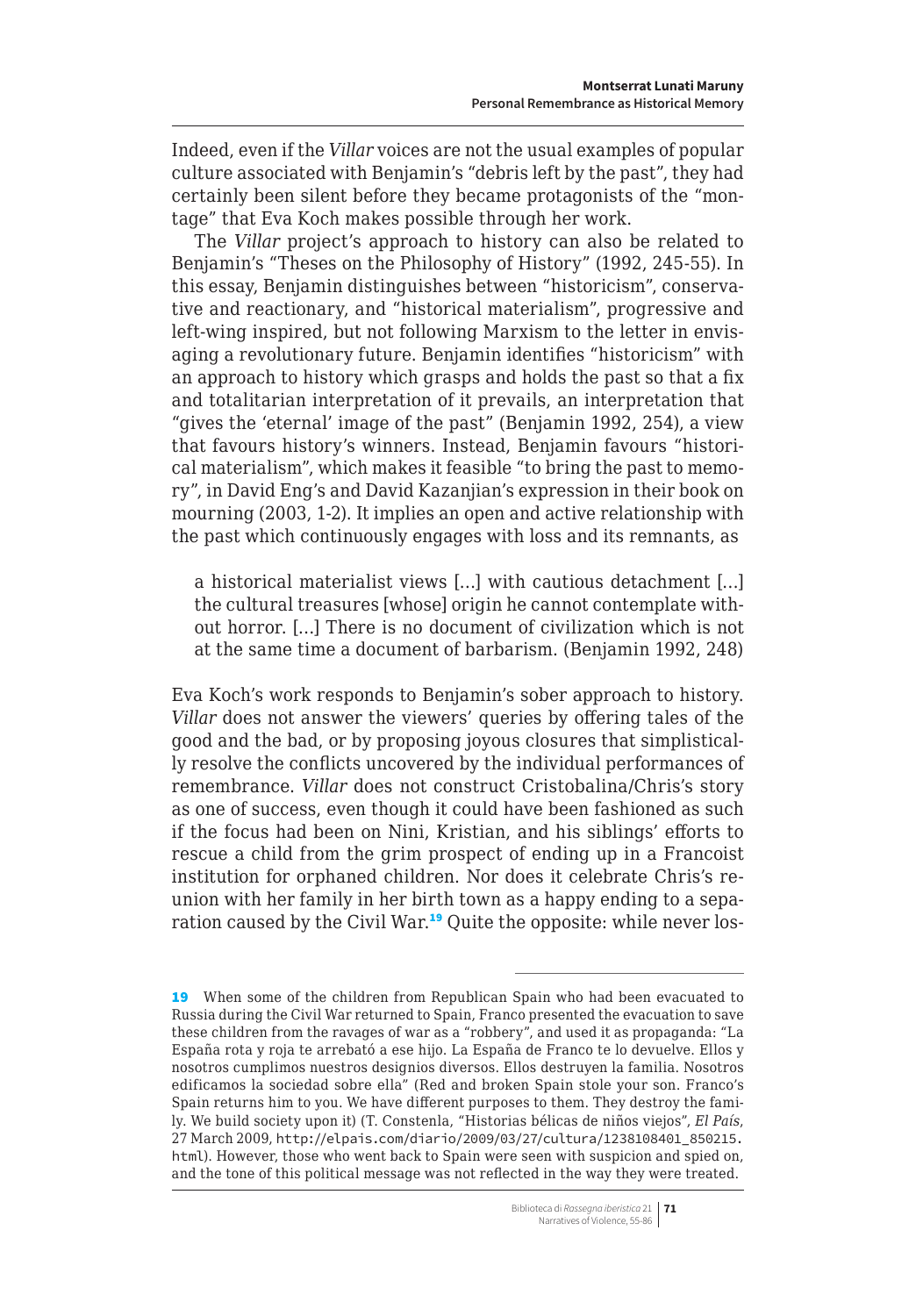<span id="page-17-0"></span>ing sight of the extraordinary good fortune of the family who finally found each other, *Villar* focuses on the conflicts, the pain, the endurance, the absences, the long-lasting effects of the events that affected them all so profoundly during the war and afterwards. Eva Koch does not romanticize her family's history and stories of the Civil War and their consequences. She respects their emotional excavation into their past, expressed in various ways, but, even as she privatizes history's impact on their lives, she does not depoliticize it, or beautify it at all. *Villar* is fundamentally an exercise in historical memory: by letting the members of her family relate their experiences, Eva Koch brings the past into the present and, by putting these memories in the public domain, she rescues them from oblivion. Her work encourages social responsibility beyond hegemonic conceptualizations of history and the self.

# 3 The *Villar* Project: A Tapestry of Individual Textualizations of the Past as a Social and Political Construction

Justice is not simply a feeling. And feelings are not always just. But justice involves feelings, which move us across the surfaces of the world, creating ripples in the intimate contours of our lives. (Ahmed 2014, 202)

Even though *Villar* prioritizes the links between each family member's constructions of the past, and the technical possibilities of the single-user version allow spectators to go from one performance to another at specific points of contact, for the purposes of the analysis I shall consider each performance individually, following the sequence in which they are presented on the single user version. I will also explore some of the points of contact, particularly those related to the 1962 reunion in Villar del Cobo. "Memory appeals to us partly because it projects an immediacy we feel has been lost from history", writes Kerwin Klein (2000, 129) in relation to the memory v. history debate, as

memory's notorious vagaries become its strengths, and the acknowledgement of what some historians have taken as evidence of memory's inferiority to 'real' history emerges as therapeutic if not revolutionary potential. (2000, 138)

*Villar* constitutes a fine example of the power of memory as an invaluable partner to 'real' history.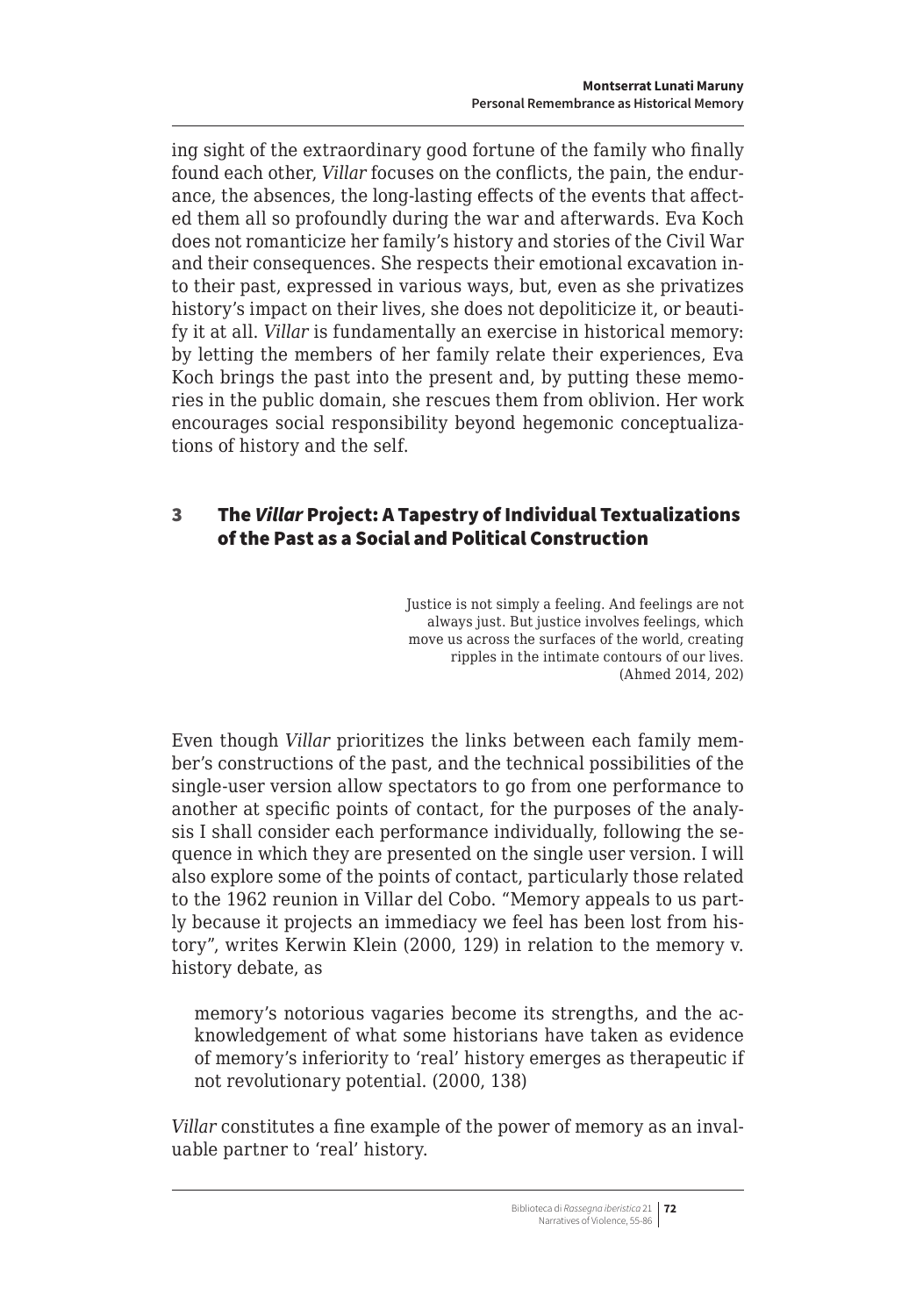### <span id="page-18-0"></span>**3.1 Isabelica**

The first to appear is Isabelica Martínez Simón, Ángel's daughter, who talks about her grandmother in a brief introduction which is as respectful to Manuela as her father's and her aunt Clemencia's performances. She insists that Manuela's goal in life was to re-group all her children and she did not stop trying until she saw them all together in Villar del Cobo. Her narrative is a reminder of how, according to Halbwachs, family feelings function:

no matter how spontaneous they are, [feelings of affection towards those around us] follow paths laid out in advance and completely independent of us, which society has been careful to point in the right direction. (Halbwachs 1992, 56)

Isabelica then succinctly explains that conditions of life in the village have improved over the years, but laments that the lack of industry and an economy based solely on rural activities is driving young people away.

# **3.2 Ángel**

Ángel's account begins by evoking his mother Manuela and the problems they faced after his father's death in 1934, when they had no money, were evicted from the house they had been renting, and had to go and live with relatives in one of village's poorest houses. He talks about the time of the Civil War and beyond, being forced to grow up quickly and, as a young teenager, helping his mother to survive. One of the most poignant moments of his recollection has to do with an episode that badly affected him: as a teenager, he had to claim back a piece of land that was rightly theirs but had been appropriated by an uncle who took advantage of their precarious situation. The long overdue resolution of the feud came about thanks to the intervention of his grandmother on his mother's side, but not without consequences, as his uncle was never happy to have given up the land and did not hide it. He is still overwhelmed by this episode from the past: the fact that an uncle of his acted so selfishly in the circumstances they found themselves is too unpleasant a memory to put into words, and yet he talks about it, even though his feelings of sadness and disgust run deep. In moments like this, the blending of past and present – the present being conditioned by the past – which takes place throughout the *Villar* project and is achieved in a variety of ways, is made devastatingly clear to the viewer. Emotion is not dismissed as simple sentimentality, but valued, in keeping with current theoretical thinking, as a "category of historical analysis" (Delgado, Fernández, Labanyi 2016, 2). Catherine Lutz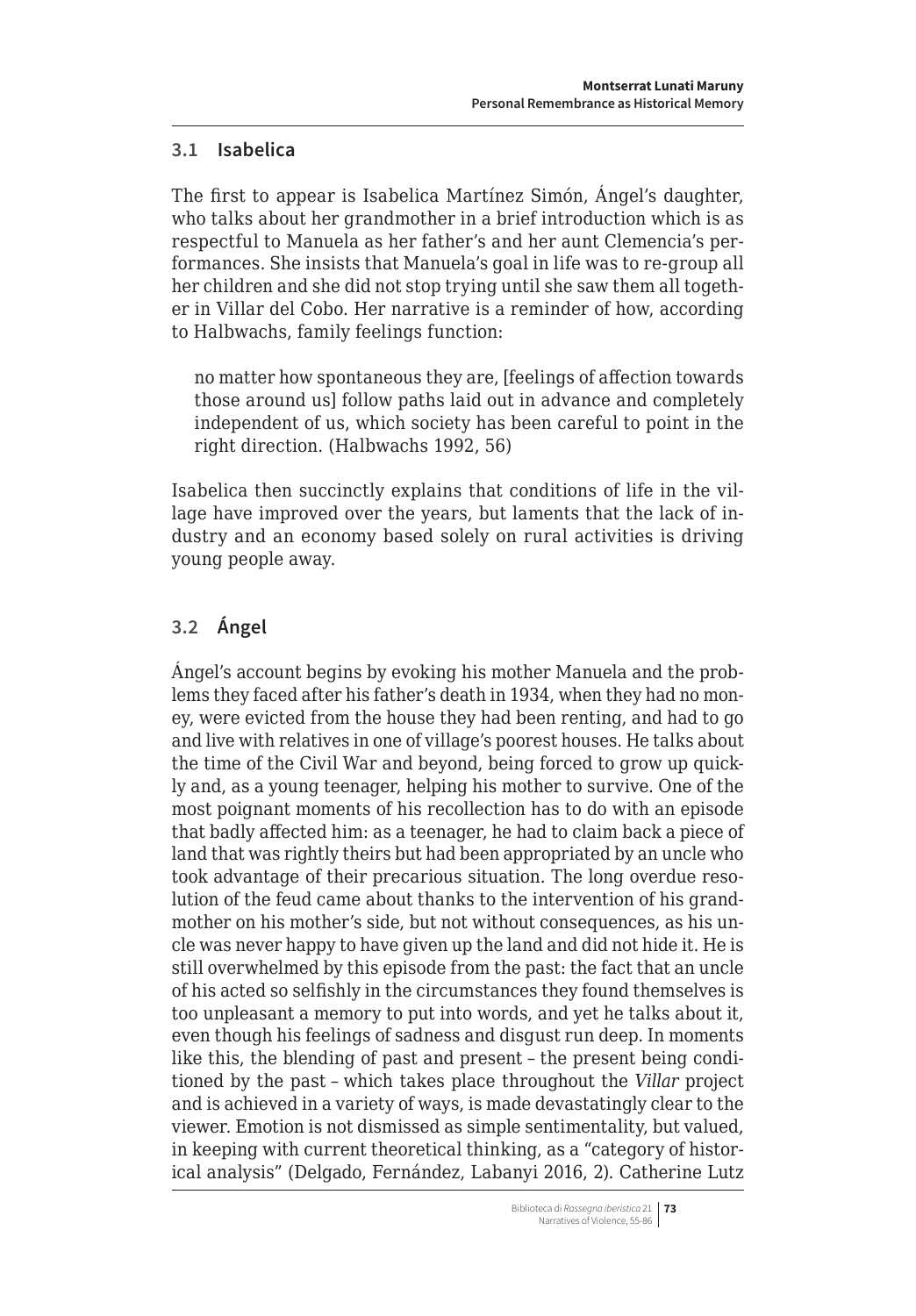(2007, 19-29) argues that emotions and affections (not always easy to separate) are culturally constructed categories, but Sarah Ahmed is even more precise in her exploration of the politics of emotion: for her, as for many others, emotions are not the reflection of interior psychological states, nor are they just socio-cultural constructions:

My argument about the cultural politics of emotions is developed not only as a critique of the psychologising and privatisation of emotions, but also as a critique of a model of social structure that neglects the emotional intensities, which allow such structures to be reified as forms of being. (Ahmed 2014, 12).

In Ángel's performance, as well as in all the others, we see that "emotions are inextricably entwined with bodies" (Ahmed 2014, 10), as emotions undermine neat dichotomies such as mind and body, or reason and feeling.

The episode mentioned above, which links the survival of the peasant family to the land they own, and to the role of the eldest son in demanding what he and his mother believed to be Manuela's inheritance from her husband, takes us back to Halbwachs and his deliberations on the family, in particular the peasant family, as a location for collective memory:

It is […] quite natural that the family and the soil remain closely linked to each other in common thought. Moreover, since the peasantry is fixed in the soil, the representation of a limited piece of land and of the village is etched very early in the mind of its members, with all its particularities, divisions, and the relative position of its houses and the interpretation of its pieces of land. (Halbwachs 1992, 65)

Ángel refers to his mother Manuela very affectionately. He explains that she worked hard, helping him to yoke up the mules and turn the plough in the fields as he was too young to do it by himself; how she worked as the village baker, and he would help her to light the oven fire very early in the morning and call out the village women to bring their bread to be baked. In his words, "one was at the service of the entire village".

Ángel follows a loose chronology and talks about the end of the Civil War and Cristobalina's disappearance, as well as the return of Ernesto who, as a child refugee in Valencia, abandoned to his own devices, had become a wild boy. Ángel tells about Manuela's pain in being unable to be reunited with her daughter Cristobalina, and her attempts to get help from the Norwegian Consulate, and the Red Cross, to no avail. He becomes emotional again when telling a story which epitomizes the misery felt by many in post-Civil War Spain. Shortly after Ernesto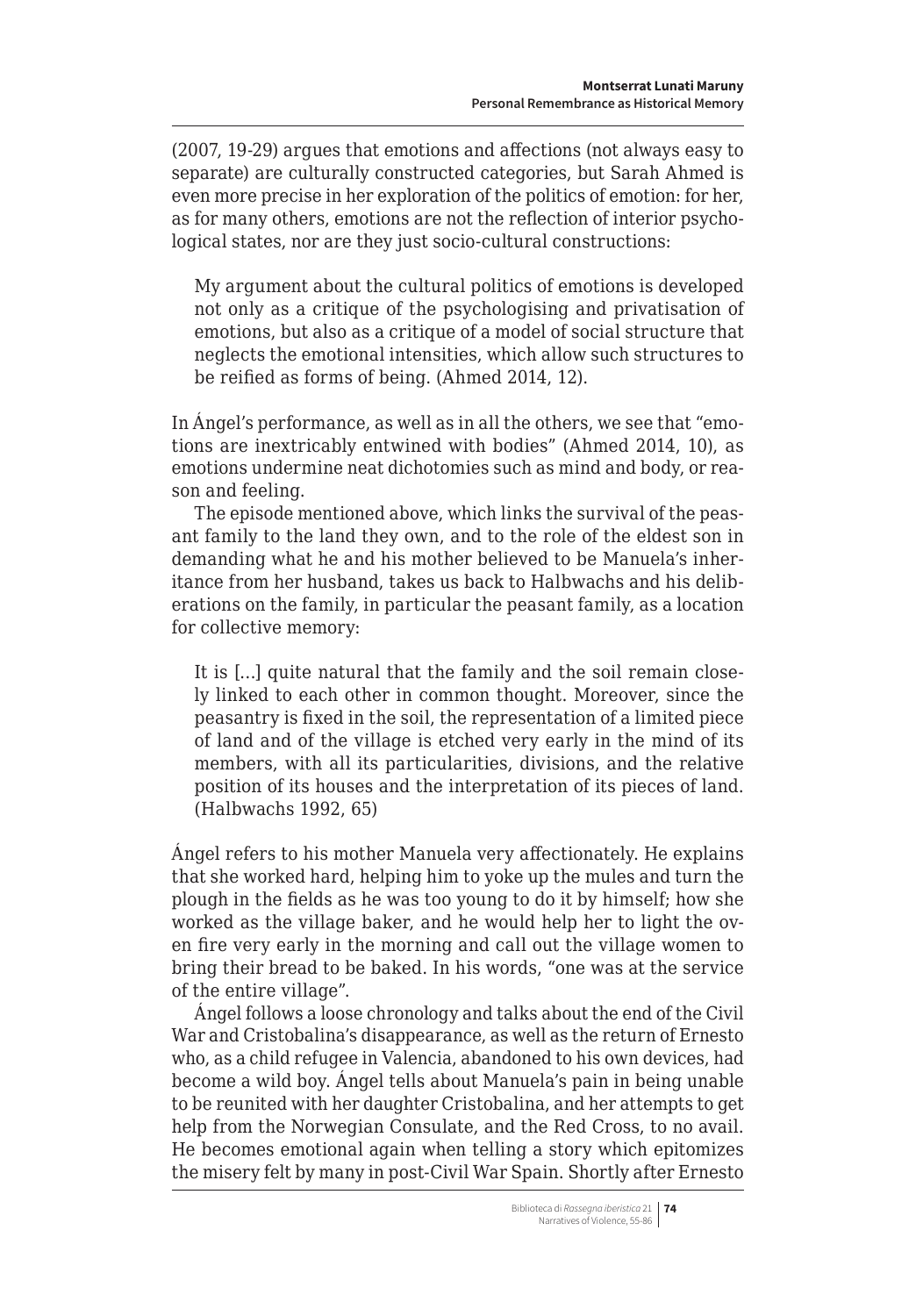returned, they learnt that in the Valencian village of Dos Aguas there was a girl who might be Cristobalina, so Manuela and Ángel went there hoping for the best. Upon meeting the girl, Manuela realized that she was not her daughter, she did not look like her. Cristobalina had a birth mark on her back and the girl did not. However, the girl insisted that she was her daughter, and pleaded with them not to leave her there. "My mother was going mad", Ángel remarks.

When reflecting on the present time and how well they all have done despite the hardship during the post-war, Ángel mentions her sister by her Spanish name: Cristobalina, although she has been known as Chris for decades. Apropos of the family collective, Halbwachs states that

first names, even though they have been chosen without taking the subject to which they are applied into consideration, seem to be part of their subject's nature. (1992, 72)

Bearing in mind their relational value within the family structure, not the material sign in itself, he claims that

[i]f first names help to differentiate the members of the family, it is because they correspond to the group's need to distinguish them for itself and also agree to the principle and means of that distinction. The principle in question is the kinship structure, according to which each member of the family occupies a fixed and irreducible position. (Halbwachs 1992, 72)

Just by uttering a first name, each family member may evoke images and experiences:

this very possibility is the result of the existence of [the] group, of its persistence and integrity. (Halbwachs 1992, 73)

Cristobalina is not the same person who left the village decades ago, and her life has changed dramatically but, in Ángel's mind, she is still that girl their mother pined for, and calling her Cristobalina does not hint at a refusal to accept the changes in her sister's life, but at an unconscious acknowledgment of the position she had occupied in the family structure for many years. Ernesto and Clemencia also call her sister Cristobalina, and in their accounts it is clear that she has remained the Cristobalina that belonged to the family group during the twenty-four years they had been longing to see her again, a mental landscape that time has not altered, no matter how big the changes in her life have been.

Ángel is again overwhelmed by his emotions when he speaks about Chris's reunion with her family. He recalls the fortuitous encounter be-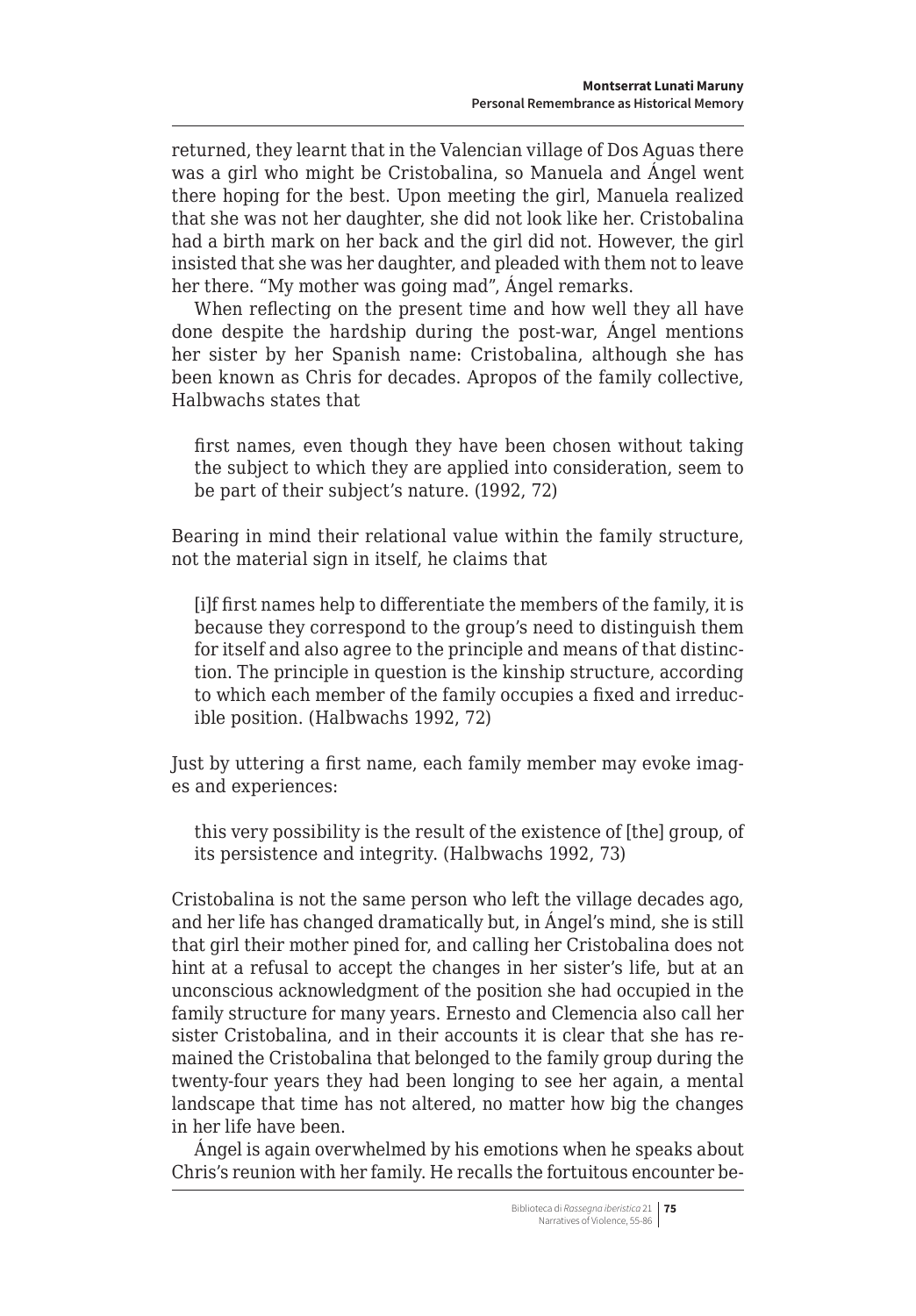tween her, a notary from Teruel and Jens. The notary and his wife were spending their honeymoon on the Faroe Islands and were introduced to Eva's parents by a common acquaintance. By coincidence, that very same week Chris had received a letter from the Red Cross (through Nini) – there may have been many that never reached their destination. Chris told the notary about her Teruel origins and he promised to look into it, which he did upon returning to Spain. This is how the reunion was made possible in 1962. In *Villar*, it is illustrated by a number of photographs taken by Jens Koch. Everybody is in the village square: Chris and her husband, Manuela, as well as all the family, the local authorities, the village priest included, and, most significantly, neighbours from Villar del Cobo, and people from other villages in the area: quite a crowd. These images are extraordinary. Probably, everyone attending the reunion had a Civil War story to tell, personal losses to mourn. The neighbours who wished to participate in the gathering were likely to have their own dead and disappeared, to carry their own ghosts, to engage with their own mourning of Derridean proportions, as they may have been trapped in a "deuil possible qui intériorise en nous l'image, l'idole ou l'idéal de l'autre mort et vivant qu'en nous" (possible mourning which interiorizes in us the image, the idol or the ideal of the dead other alive only inside us) or, alternatively, in a "deuil impossible qui, laissant à l'autre son altérité, en repecte l'éloignement infini" (impossible mourning which, leaving the alterity of the other untouched, respects their infinite estrangement) (Derrida 1988, 29).

And yet, they may have found in the reunion, in the happiness of others, a measure of solace among the devastation caused by the war. Cristobalina and Manuela, presiding over the crowd, may have offered a proxy closure to many who were unrelated to the family, but had experienced the pain brought about by the conflict. This beautiful, collective act of togetherness evokes again Halbwachs's view of memory as a group exercise, and the photographs, so socially relevant, speak for themselves and are steeped in the history of post-Civil War Spain. Nobody cried that first day, says Ángel, but on the following one, when they were celebrating as if attending a wedding, "it looked like a funeral", as everybody gave in to feelings which had been held back for so long. An odd presence at the first reunion is that of an interpreter, as neither Chris nor Jens spoke Spanish, and the rest of the family's only language was Spanish. This mediator, who translated from English into Spanish and vice versa for Chris and Manuela, was arguably one of the factors preventing the encounter from becoming emotional on that very first day, and he added to the strangeness surrounding the communication between the intensely desired daughter, and the recently rediscovered mother.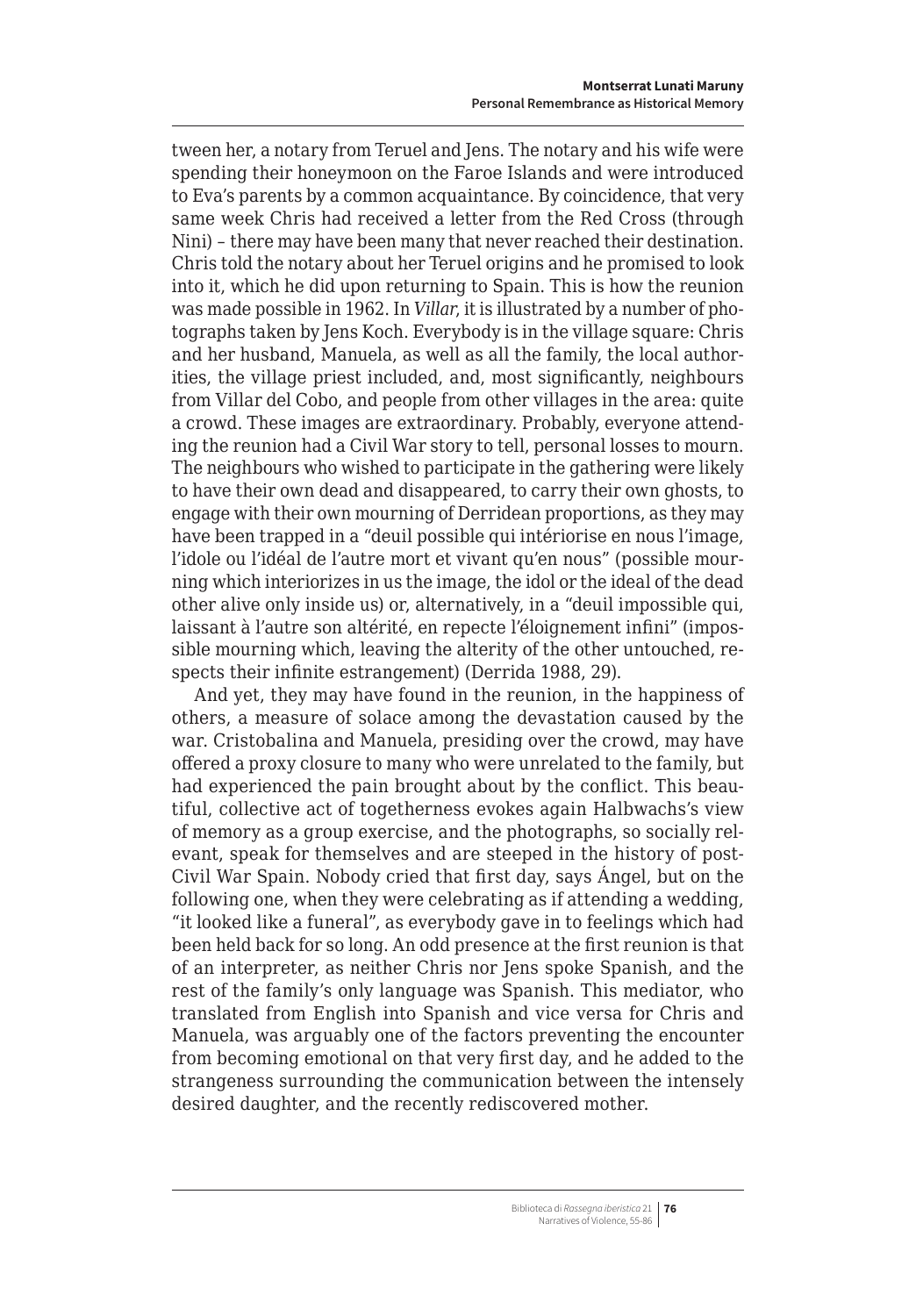### <span id="page-22-0"></span>**3.3 Ernesto**

Ernesto's performance is that of a man who, as a child, was abandoned by the authorities whose duty it was to look after displaced children like him. His features contrast sharply with the softness of Ángel's face and body. He recalls the women in the Teruel hospice as his surrogate mothers: he missed his mother so much that "each of them was a mother to me, I felt they were all mothers of mine", he says. He recalls that he was separated from Cristobalina during the Battle of Teruel and was sent to the city's seminary, then occupied by Republican soldiers.<sup>20</sup> and he fondly remembers a sergeant who would share with him the little food available: toasted chickpeas, not always well cooked, sugar, and hard-to-eat nougat. When Republican soldiers were forced to withdraw from Teruel, they and children like Ernesto walked towards Rubielos (Teruel), which was still in Republican hands. He talks about children who fell by the roadside and were unable to get up. Eventually, two vans took them to Rubielos. On their arrival they were offered a big paella. They were so hungry that they ate it with their bare hands. From Rubielos, he was transferred to Manises. According to Ernesto, "many children left Teruel, just a few of us arrived in Valencia". He became wilder as the war went on. He and other children would steal oranges from the orchards, even when they were not ripe enough to eat, or they would go to the market, to find food to assuage their hunger, until they were caught by the police and returned to the hospice. His health had never been great, but now he was weaker than ever before. Cristobalina's insistence that she had a brother prompted Nini Haslund Gleditsch to find Ernesto. She helped him with food and clothing, and for a short while they visited him. However, her attempts to take him to Norway with his sister were in vain as he was not deemed fit to travel. Whoever decided to keep Ernesto in Spain was to be responsible for the separation of the two siblings, which lasted until 1962. At the end of the Civil War, he was a rebellious child, and by the time he was found by Manuela's relatives and went back to Teruel, where he was collected by Manuela, he was almost a beggar. Despite everything he had experienced, he always remained loyal to the family. During his stay at the Manises hospice, several couples tried to adopt him, but he always made it clear that he had a family and did not want to be adopted. He would hide when visitors to the hospice were looking for children to adopt. Once he hid in the doghouse where a ferocious dog protected him from being discovered. Halbwachs writes about how "extraordinary" it is

<sup>20</sup> Hugh Thomas (1990, 791) mentions the seminary as one of the Teruel buildings occupied by Republican troops since Christmas 1937.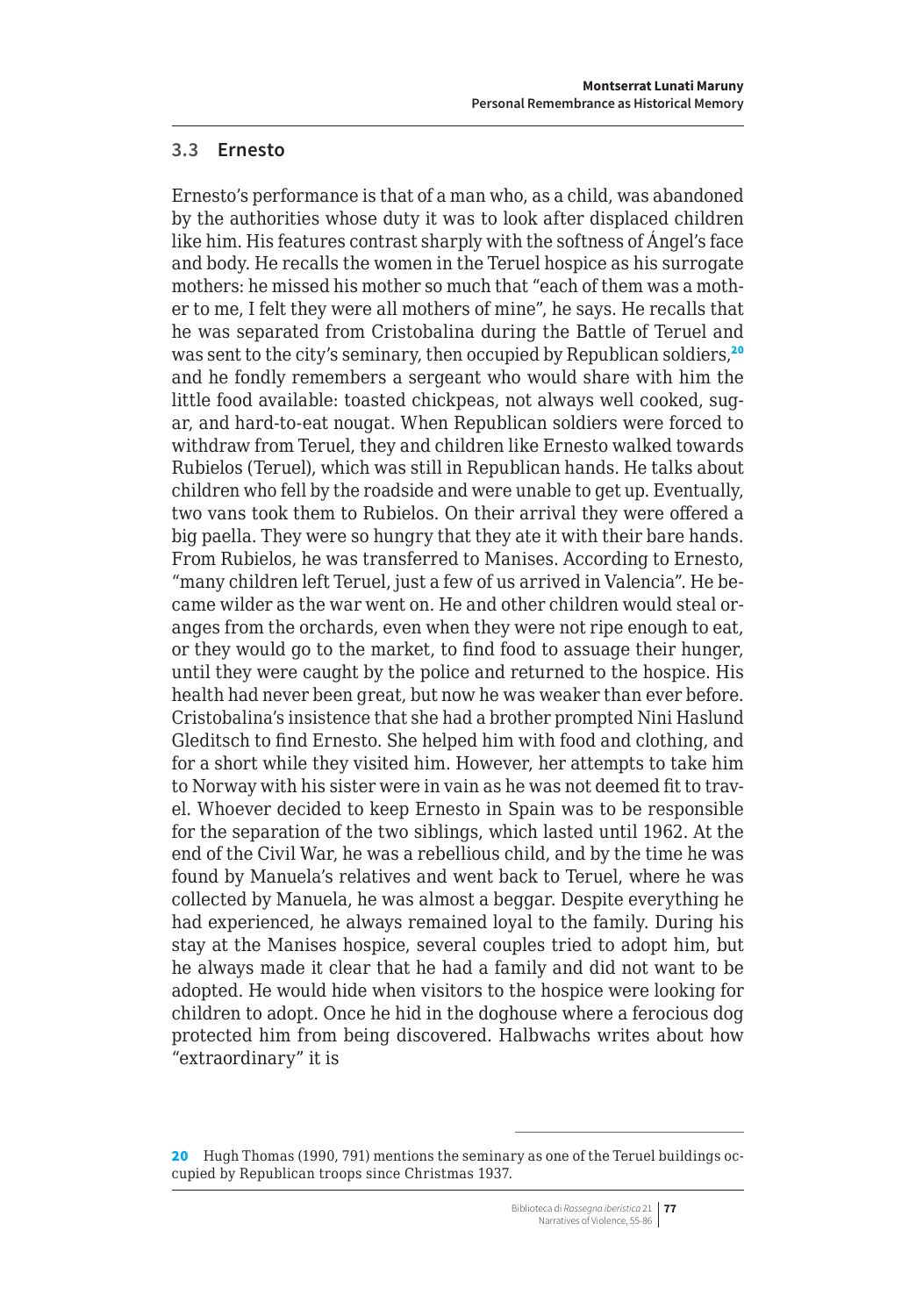that families generally succeed in motivating their members to love each other all the time despite separations and distances, that its members spend the major part of their emotional resources within its bosom. (Halbwachs 1992, 57)

And he emphasizes that

[the] family is capable of finding within itself sufficient strength to overcome the obstacles opposing it. What is more, it can happen that the family transforms obstacles into advantages, that it is fortified by the very resistances encountered externally. (1992, 68)

Like Ángel's, Ernesto's performance is dense with moments of strong emotion, especially when remembering Cristobalina, and when telling about the family reunion in November 1962. He believes that "in life, everything is bleak", and makes no bones about how much he missed his mother through all the years of separation. He has strong words about the Sagunto relatives, who would visit him until Cristobalina went to Norway with Nini, but whose visits stopped when he was left behind. And yet, Ernesto was the one joking and laughing in 2000 as Eva Koch was recording the images she would use for her *Villar* project.

# **3.4 Chris**

Against the background of an old wall ravaged by time, calling to mind her experiences and, to some extent, her own face, Chris reminisces about the time of the Spanish Civil War, when she was Cristobalina, an eight-year-old girl estranged from her family and living in Oliva with other children who had been evacuated from the frontline, or were orphans of war. Her effort to remember what her life was like at the time is visible in the way she talks, her eyes looking into the distance. The 1962 reunion with her family makes her smile. As Eva has explained to me, she speaks in Danish with a melodic Norwegian accent, a blending of languages and accents that reflects the turns taken by her life since she left Spain at the end of 1938. Her memories of the Civil War are sparse, but she has retained some images of the evacuation to Valencia: the nuns not wearing their habits, a destroyed house with everyday objects scattered everywhere, airplanes flying over them, children dying, a boy holding a piece of bread, an image which gave her joy and she has not forgotten. From Villar del Cobo, she vaguely recalls the smell of her father eating fried liver. She talks fondly about the Fridtjof Nansen Hospital in Oliva, where everything was designed with the children and their welfare in mind. When they had convalesced, they were sent to one of the children's colonies in the region, and she tells the story of a boy who walked a considera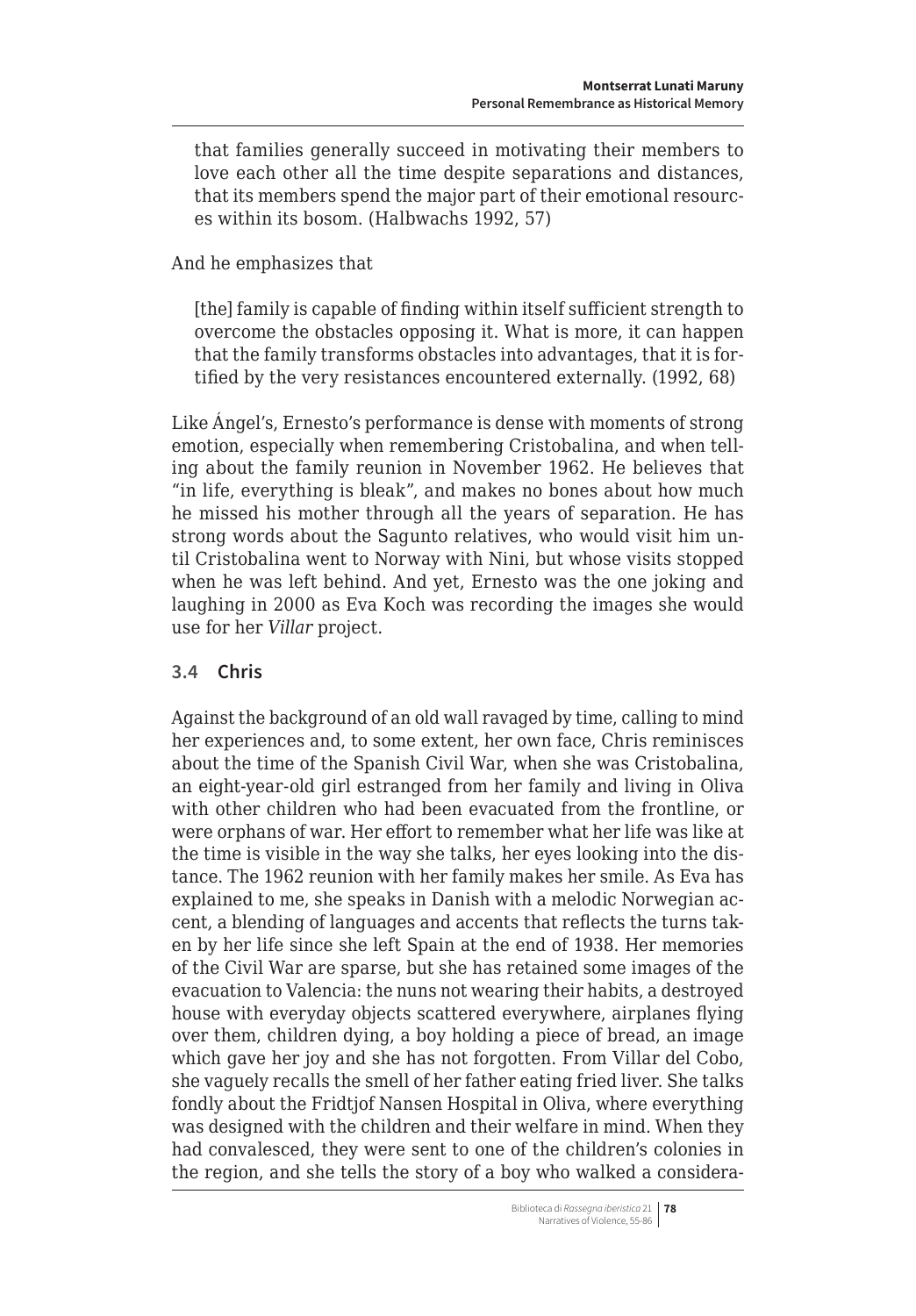<span id="page-24-0"></span>ble distance to go back to the Hospital: "It was a wonderful place", she says. Clips from *Hjelp Spania!*, showing a smiling, well-looked after Cristobalina, illustrate her memories of the children's Hospital.

Chris understands that her mother could not be contacted by Nini at the end of 1938, as they were separated by the war: Manuela was in the so-called 'National' zone, and Nini and herself, in Republican territory; and why her grandmother signed the adoption papers.

Her recollection of the 1962 reunion begins with the letter that Cristobalina had received from the Spanish Red Cross (through Nini) the very same week that she and Jens met the notary from Teruel and his wife when they were honeymooning on the Faroe Islands. Chris also recalls a previous letter from the Red Cross enquiring about Cristobalina when she was living with Kristian's siblings. On that occasion, Ellen Gleditsch, aware of the situation in Spain, put the letter in a tin and buried the tin in the garden. When it was dug up after the Second World War, the tin had disintegrated, and it was impossible to retrieve any information about Chris's family in Spain. Obviously, Ellen Gleditsch was protective of Chris, and did not want her to go back to fascist Spain where she might have ended up in a Francoist institution. Doubtless, Ellen's decision allowed Chris to enjoy the good life she was to have first in Norway, and subsequently in Denmark. However, it is difficult to ignore Manuela's plight, and that of the whole family, as a consequence of this decision, and all those other decisions that helped to provide Cristobalina/Chris with another identity, another life away from them. Once everything is taken into consideration, are we entitled to conclude whether human rights can be violated in order to protect human rights? This is indeed a challenging question.<sup>21</sup>

Chris recalls her and Jens's first trip to Villar del Cobo in November 1962: the interpreter who travelled with them from Teruel; the church they saw as they were approaching the village; her mother and her siblings; the crowd who welcomed them… everything was moving. The following summer Chris returned with her own children, as they would do on many other occasions. Photographs from her and her husband's first visit to Villar del Cobo illustrate her account. She also recalls the journey away from Spain at the end of 1938, when they stayed in Sweden for a few months before finally arriving in Norway, where she was left in the care of Kristian's siblings for the duration of the Second World War, until Nini and Kristian returned from their official assignment with Nils Petter. Photographs of Chris as a modern young woman accompany her recollections.

Eva Koch's memories of her first visits to Villar del Cobo with her family have been the subject of another of her visual works entitled

<sup>21</sup> Anne Orford (2003; 2011) discusses the problematics of humanitarian interventions within the context of international law.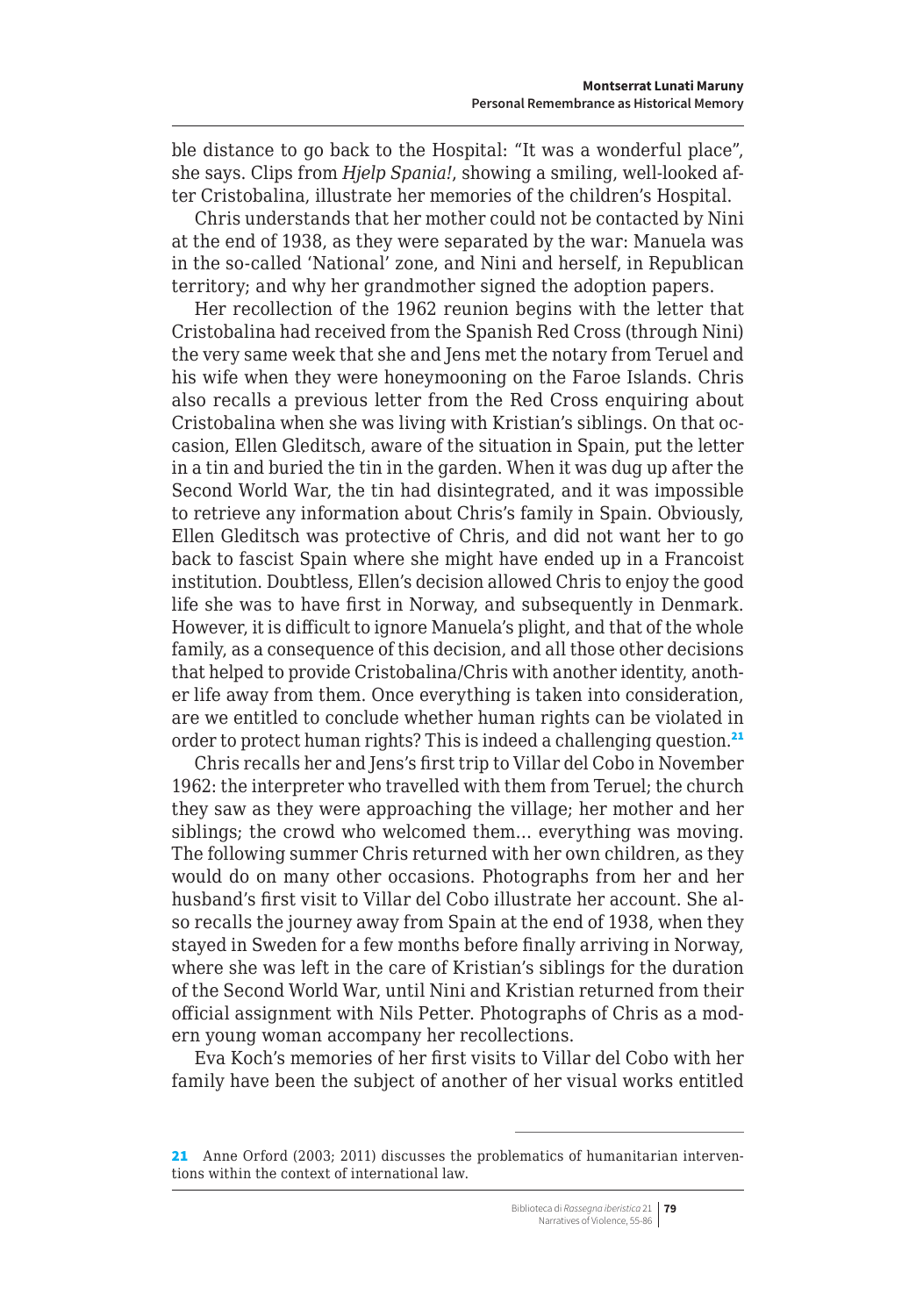*en face*, <sup>22</sup> an installation for three projectors with slides taken by her father Jens Koch. The three sections are: "Between the sea and the sky"; "To Spain"; and "portrait". First, Eva showed *en face* using three Kodak carrousels. Since its exhibition at the Statens Museum for Kunst, she has converted it into video to be shown on three walls in an intimate space of the Museum. It is a collection of her memories of a land that she first encountered as a ten-year old child. The photographs from the 1960s of her and of her family divert the attention away from the historical memories of *Villar* and towards the discovery of a different world, with its own images and textures: the flowers – poppies she collects with great care –, the ball she holds tight, her mingling and that of her siblings with the village people, her own parents and the Villar del Cobo family: they are all part of this voyage of discovery she puts together in a delicate and evocative work which, once again, highlights the significance of remembering the past from the present, of reconstructing the past in a way that is private and yet may establish a fruitful dialogue with the viewers' own memories.

### **3.5 Clemencia**

The younger sister Clemencia's account adds to the angles and nuances of her siblings' performances. When Clemencia was a little girl and Manuela and Ángel went to work in the fields, Manuela left her with a village woman who was paid not in money, as they had none, but with eggs, bread, and other things they were able to produce. Clemencia feels for her mother the same admiration conveyed in Ángel's account. Manuela would wash the clothes of Republican soldiers during the war: "from the captain to the last soldier, even to those who had no money to pay her". She recounts the story of a soldier who, having been sent to the front, gave Manuela all his books. He said that, were he not to return, she could keep the books as a gesture of gratitude towards her. The soldier never came back.

Clemencia speaks of Manuela's distress upon discovering that Cristobalina and Ernesto had been moved to Valencia, and Ernesto's return at the end of the war: he looked dishevelled and it was difficult for him to become part of the family life again. She gives her version of Cristobalina's adoption and she categorically states that the Sagunto family did not want to keep Cristobalina, even though Nini had offered them that possibility. She insists that Nini helped them with food and goods as they had nothing at the time. When Manuela invited her husband's family to Villar del Cobo, she cooked a good

<sup>22</sup> See a description on [https://evakoch.net/wp-content/uploads/enface\\_uk.pdf](https://evakoch.net/wp-content/uploads/enface_uk.pdf).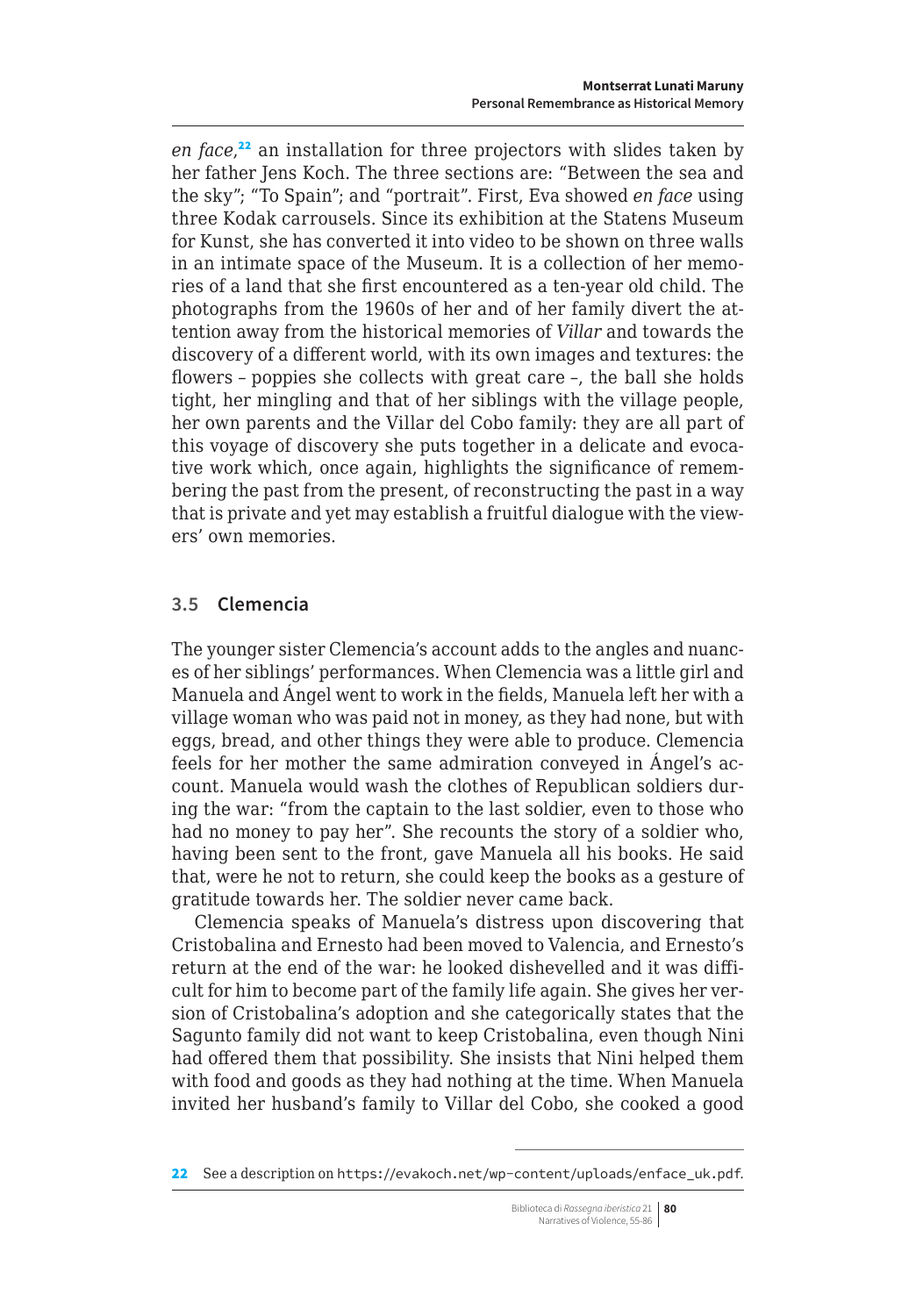<span id="page-26-0"></span>meal for them and asked for the details Nini had left. Once she had them, she threw her relatives out of the house, telling them never to come back as they had sold Cristobalina: "This is what happened", Clemencia says, defending Manuela, "they sold her daughter, even if it was a sale through paperwork". Clemencia expresses her emotion with a severity that contrasts sharply with the gentleness of her brothers and sister. Emotions can be expressed in different ways, but what we see in all of these performances is that "[e]motions show us how histories stay alive", and how "[t]hrough emotions, the past persists on the surface of bodies" (Ahmed 2014, 202), irrespective of how bodies conduct themselves.

Manuela was inconsolable and Clemencia was always reassuring her that one day Cristobalina would come back "in a big car", just to keep Manuela's hopes alive. Manuela, Clemencia reminisces, was very good with the village kids, she would invent ways to make "chocolate" with flour, sugar and cinnamon, when there was no chocolate available, or she would extract syrup from beets, to give the children as a treat at Christmas and New Year.

Clemencia's tone turns sombre when she relates that a Francoist authority from Teruel came to the village, heard her sing in the church choir, and offered her the chance to get musical training in the city, all expenses paid. She felt she could not accept as her mother would not have coped with yet another daughter gone: perhaps if Cristobalina had been there, she says, but that was not the case…

When the notary who had met Chris and Jens on the Faroe Islands contacted them through the local authorities, Manuela and Clemencia went to Teruel to meet him. The notary struck them as being aloof, says Clemencia. He seemed to suspect that Manuela wanted to take advantage of her missing daughter. Manuela said that all she wanted was to help her, to welcome her back – Manuela had in mind the state Ernesto was in when he was found, and she thought that Cristobalina might be alone and neglected. As they were leaving the house, in a compassionate gesture, the notary's wife told them not to worry, that soon they would have her daughter and sister back.

### **3.6 Extra**

The single-user version includes an "Extra" series of clips that are also part of the video-installation: in the first, Isabelica talks about the village as she had done before. In the second, old aunt Teresa from Sagunto pledges that they never sold Cristobalina, that "that lady" was very generous to them at a very difficult time, that it was Cristobalina herself who wanted to go with her, that Manuela was wrong, that they could not visit Ernesto at the end of the Civil War because of the ongoing fighting in the area – something which is at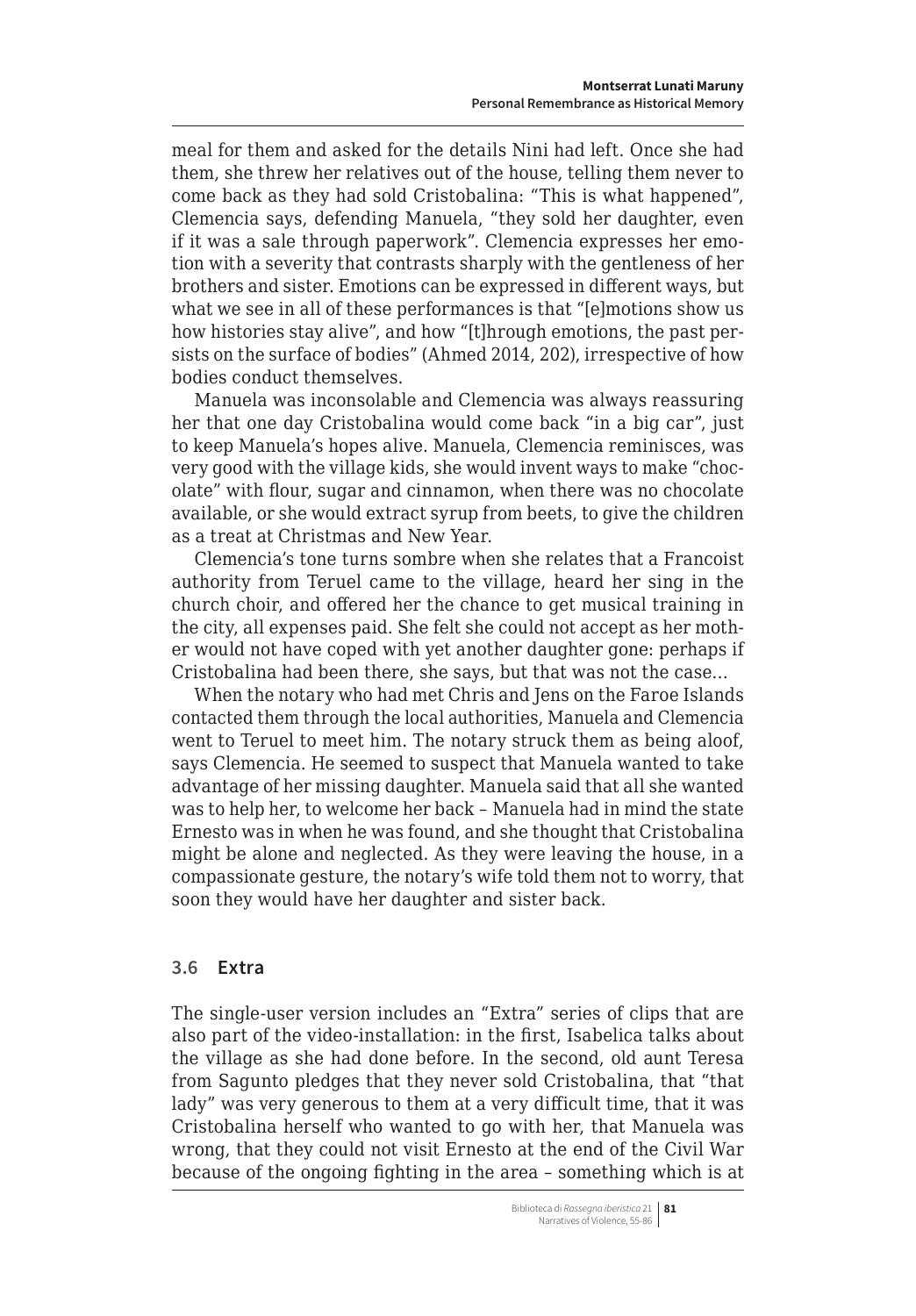<span id="page-27-0"></span>odds with Ernesto's view of these relatives, as he is adamant that they had abandoned him after Nini's and Cristobalina's departure.

Other clips include images of Villar del Cobo, what Pierre Nora (1989) calls a *lieu de mémoire* if ever there was one, a place that is unavoidably attached to the family's experiences and memories. We see photographs from the 1930s, and then we see images of the village even as filming was taking place, a visual palimpsest $2<sup>3</sup>$  which implies the passing of time, while the rural setting suggests that modernisation may have passed Villar del Cobo by – signs of contemporary life are signified through a few commodities such as television (with bullfighting being broadcast), or the big bottles of butane gas brought to the village by a lorry and collected in the square by the women. Other scenes indicate how little everyday life seems to have changed in the village: from Ángel killing his rabbits, to shepherds herding their goats, or people attending church services. Another clip shows the family reunited over a meal, a shared paella, as they no longer lived together in Villar del Cobo: Clemencia is now in Valencia, and Ernesto, in Teruel. Later that day, we see the brothers watching television while Chris placidly makes crochet in their company, as if she had never left Villar del Cobo, although she definitely had.

### 4 Conclusion

By way of conclusion, I would like to go back to the title of this chapter as I hope to have shown how with *Villar*, Eva Koch's "postmemorial" interactive visual art work, successfully embarks upon a journey from personal remembrance to historical memory.

Aleida Assmann (2012, 35-50) accepts Halbwachs's contention that memory depends on social frames to turn into collective memory, but she proposes to go further as the concept

needs to be theoretically differentiated and elaborated as social, political, and cultural memory. (Assmann 2012, 50)

Her categories are enlightening. However, in *Villar*, the categories do not exclude but blend into each other: *Villar* is individual remembrance transformed into the collective memory of a family group

Biblioteca di *Rassegna iberistica* 21 **82** Narratives of Violence, 55-86

<sup>23</sup> In this context, I borrow the term 'palimpsest' from Andreas Huyssen: "an urban imaginary in its temporal reach may well put different things in one place: memories of what there was before, imagined alternatives to what there is. The strong marks of present space merge in the imaginary with traces of the past, erasures, losses and heterotopias" (Huyssen 2003, 7). In *Villar*, the "palimsestic nature" of literature Huyssen refers to is made possible by putting together images which relate the past to the present but also differentiate them.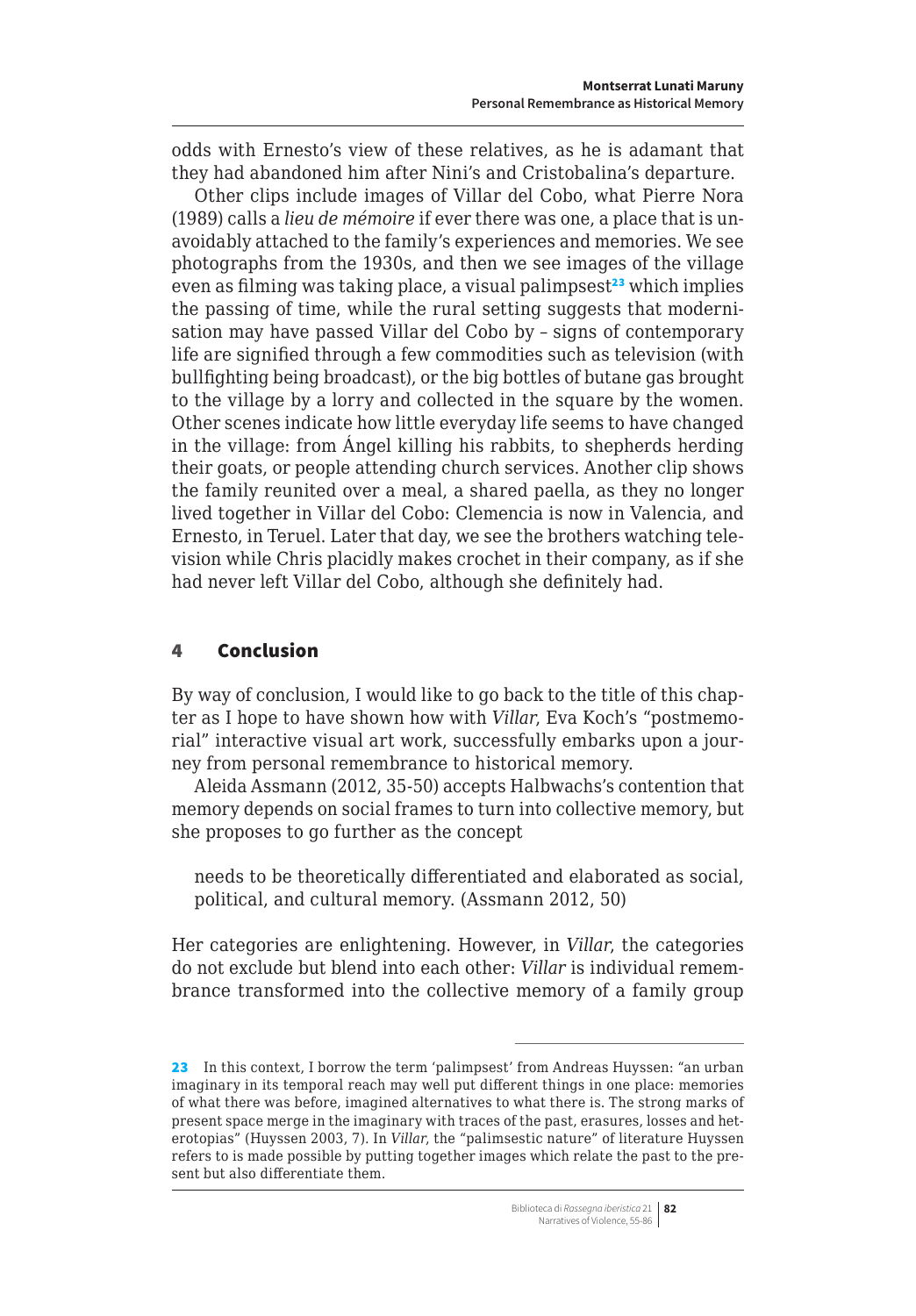<span id="page-28-0"></span>that reaches a wider community, as seen, for instance, in the visual document of the 1962 reunion, and in the agency it demands from its viewers. The context of the experiences remembered, as well as the contemporary setting of the recordings, turn *Villar* into a valuable record of social memory, and it is through its social relevance that can be regarded as a significant cultural exercise. Finally, due to its focus on a turbulent period of Spanish history experienced by a group of ordinary people who never had access to power but suffered its terrible effects, it becomes an invaluable historical and political memory document.

Eva Koch's *Villar* project reminds me of the work of the Belarusian writer, journalist, essayist and oral historian Svetlana Alexievich, winner of the 2015 Nobel Prize for Literature, and the testimonies she has collected from women who participated in various war conflicts in the Soviet Union, and post-Soviet Union countries, and whose role had been systematically ignored. In 2015, Alexievich declared:

I've been searching for a literary method that would allow the closest possible approximation to real life. Reality has always attracted me like a magnet, it tortured and hypnotised me, I wanted to capture it on paper. So I immediately appropriated this genre of actual human voices and confessions, witness evidences and documents. This is how I hear and see the world – as a chorus of individual voices and a collage of everyday details. This is how my eye and ear function. In this way all my mental and emotional potential is realised to the full.<sup>24</sup>

In January 2021, in the middle of the pandemic, in the unlikely space of Barcelona's Biblioteca de Catalunya (Catalonia's National Library), a play was performed by the theatre group Perla 29. The play was a Catalan adaptation of Svetlana Alexievich's book *The Unwomanly Face of War: An Oral History of Women in World War II* (2018), which had been translated into Catalan as *La guerra no té cara de dona* (2018). In her review of the performance, Bel Zaballa quoted Alexievich's acceptance speech for the Nobel Prize for Literature: "Flaubert s'anomenava a si mateix home-ploma, jo diria que sóc una dona-orella" (Flaubert called himself a man-pen, I would say that I am a woman-ear).<sup>25</sup> In this work, she listens to forgotten women who

<sup>24</sup> M. Bausells, "Everything You Need to Know about Svetlana Alexievich, Winner of the Nobel Prize in Literature", *The Guardian*, 8 October 2015. [https://www.theguard](https://www.theguardian.com/books/booksblog/2015/oct.08/everything-you-need-to-know-about-svetlana-alexievich-winner-of-the-nobe-prize-in-literature)[ian.com/books/booksblog/2015/oct.08/everything-you-need-to-know-about](https://www.theguardian.com/books/booksblog/2015/oct.08/everything-you-need-to-know-about-svetlana-alexievich-winner-of-the-nobe-prize-in-literature)[svetlana-alexievich-winner-of-the-nobe-prize-in-literature](https://www.theguardian.com/books/booksblog/2015/oct.08/everything-you-need-to-know-about-svetlana-alexievich-winner-of-the-nobe-prize-in-literature).

<sup>25</sup> B. Zaballa, "Les dones de Svetlana Aleksiévitx i Clara Segura", *Vilaweb*, 18 January 2021. [https://www.vilaweb.cat/noticies/les-dones-de-svetlana-aleksievitx](https://www.vilaweb.cat/noticies/les-dones-de-svetlana-aleksievitx-i-clara-segura/)[i-clara-segura/](https://www.vilaweb.cat/noticies/les-dones-de-svetlana-aleksievitx-i-clara-segura/).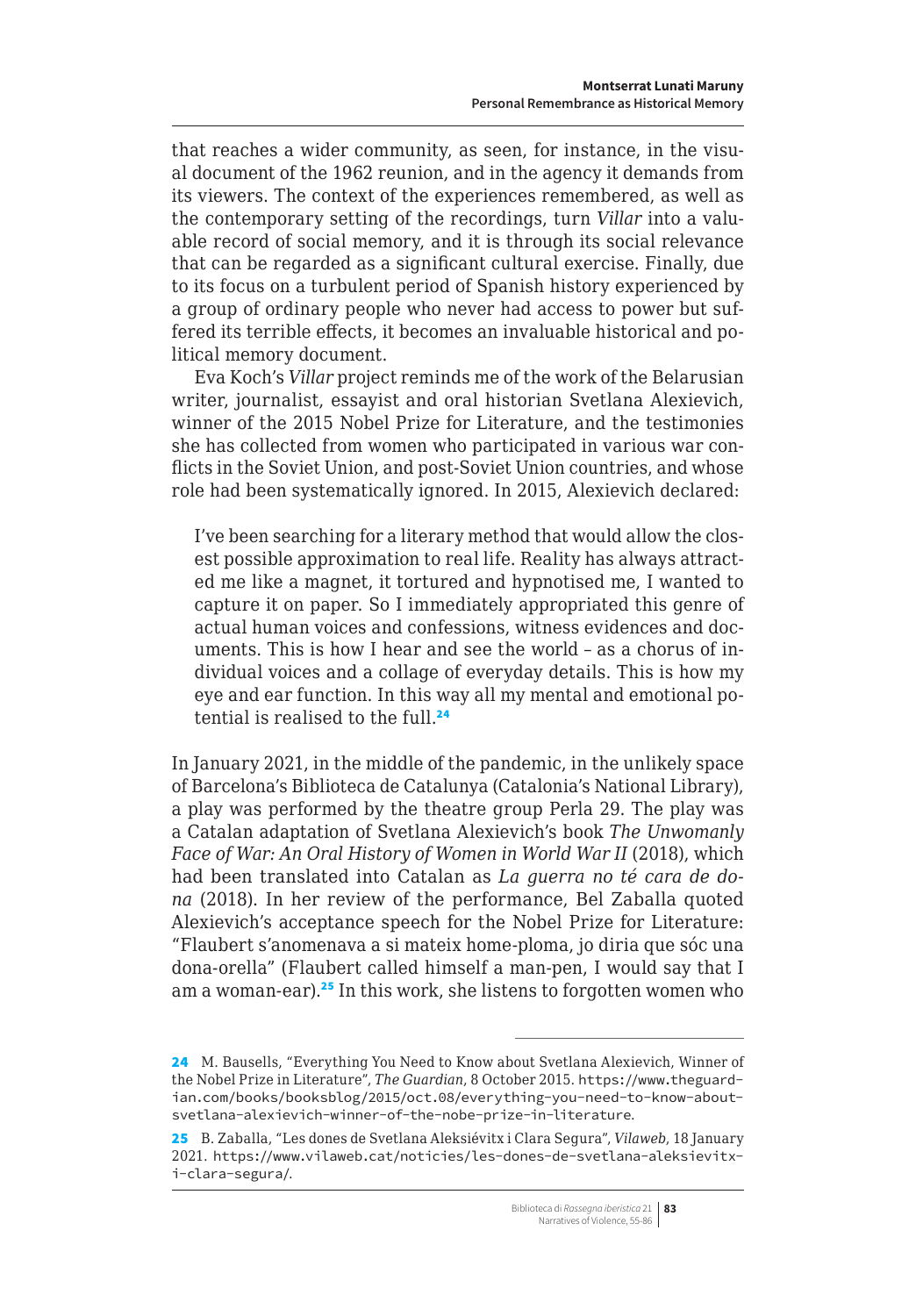were active during the Second World War tell the small stories that make up the big history. In *Villar*, Eva Koch is a postmemory subject who inherits the memories of not just one but two previous generations, and constructs an interactive visual art work made up of the performances of her mother and her relatives telling their personal memories from a difficult period of Spain's twentieth-century history. In this respect, she is like Svetlana Alexievich's "woman-ear", the artist-woman-ear who pieces together a Benjaminian and Halbwachsian collage of neglected voices, thereby creating an historical, cultural and political document of epic proportions.

# **Acknowledgements**

I owe a big debt of gratitude to Eva Koch, her visual works of art, her creative imagination, her kindness and her generosity. She patiently answered my many queries while I was writing this chapter during the coronavirus pandemic. I am equally indebted to Chris Gleditsch Koch, a woman of exceptional courage and serenity, whom I had the privilege to meet in March 2020 in Copenhagen, just before travelling became almost impossible. I want to say a big thank you as well to my friend Begoña Lamas, who introduced me to Eva Koch; and to Joan Ramon Morell Gregori, who sent me a copy of his well-documented book on the town of Oliva during the Spanish Civil War. As always, Jordi has been an invaluable sounding wall for my work.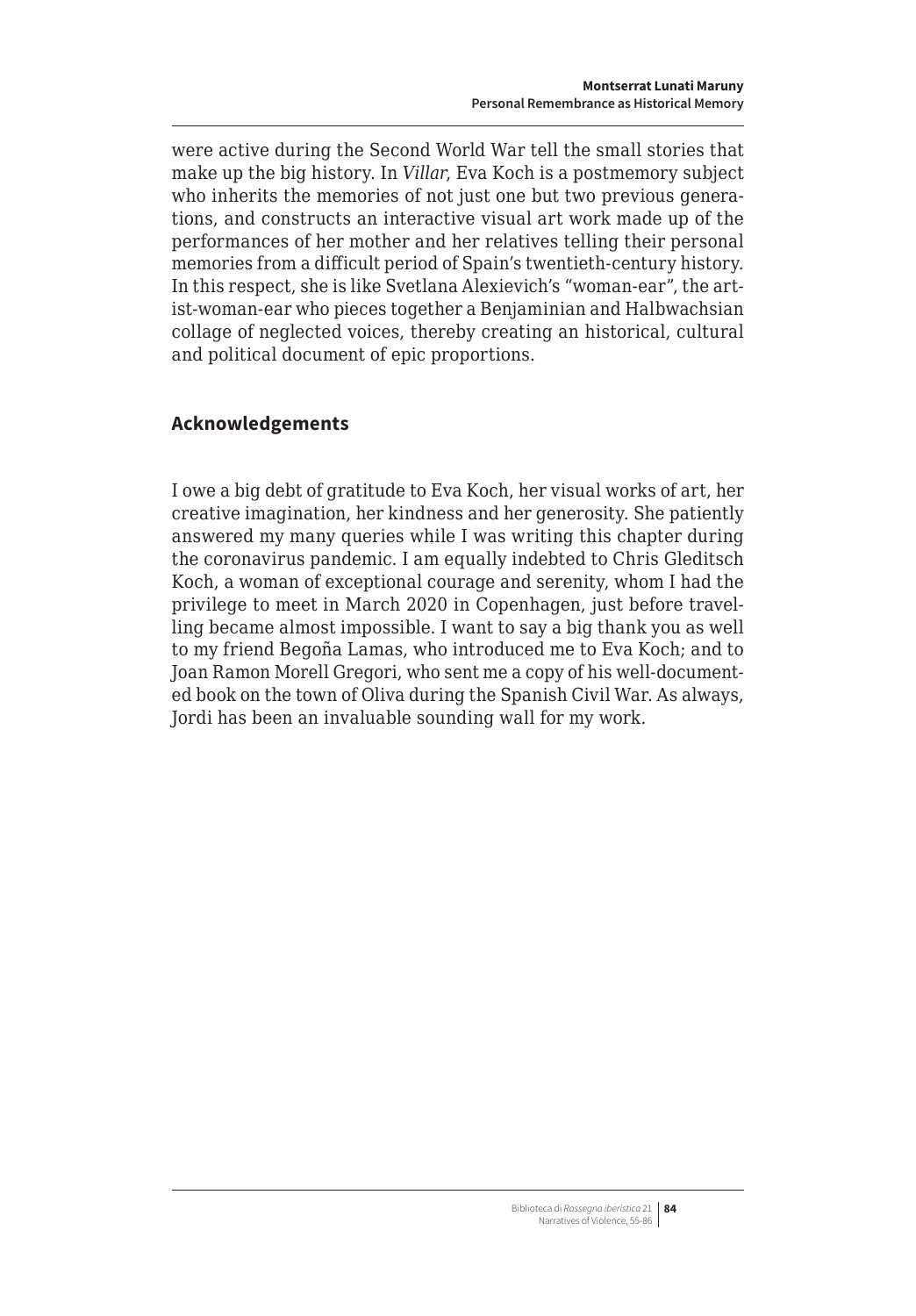# **Bibliography**

- Ahmed, S. (2004). *The Cultural Politics of Emotion*. New York; London: Routledge.
- Alexievich, S. (2018a). *The Unwomanly Face of War: An Oral History of Women in World War II*. Transl. by R. Pevear and L. Volokhonsky. London: Penguin Classics.
- Aleksiévitx, S. (2018b). *La guerra no té cara de dona*. Transl. by M. Cabal Guarro. Barcelona: Raig Verd.
- Assmann, A. (2012). "Re-Framing Memory: Between Individual and Collective Forms of Constructing the Past". Tilmans, K.; Van Kree, F.; Winter, J.M. (eds), *Performing the Past: Memory, History, and Identity in Modern Europe*. Amsterdam: Amsterdam University Press, 35-50.
- Banville, J. (2005). *The Sea*. London: Picador.
- Benjamin, W. [1955] (1992). "Theses on the Philosophy of History". *Illuminations*. Transl. by H. Zohn. London: Fontana Press, 245-55.
- Benjamin, W. (2009). *One-Way Street and Other Writings*. Trans by J.A. Underwood. London: Penguin.
- Braidotti, R. (1994). *Nomadic Subjects: Embodiment and Sexual Difference in Contemporary Feminist Theory*. New York: Columbia University Press.
- Caruth, C. (ed.) (1995). *Trauma: Explorations on Memory*. Baltimore; London: The Johns Hopkins University Press.
- Caruth, C. (1996). *Unclaimed Experience: Trauma, Narrative, and History*. Baltimore; London: The Johns Hopkins University Press.
- Coser, L.A. (1992). "Introduction: Maurice Halbwachs 1877-1945". Halbwachs, M., *On Collective Memory*. Chicago: The University of Chicago Press, 1-34.
- Delgado, L.E.; Fernández, P.; Labanyi, J. (eds) (2016). *Engaging the Emotions in Spanish Culture and History*. Nashville: Vanderbilt University Press.
- Derrida, J. (1988). *Mémoires: pour Paul de Man*. Paris: Galilée.
- Eng, D.; Kazanjian, D. (2003). *Loss: The Politics of Mourning*. Berkeley: University of California Press.
- Ferrándiz, F. (2006). "The Return of Civil War Ghosts". *Anthropology Today*, 22(3), 7-12.
- Ferrándiz, F. (2016). "From Tear to Pixel: Political Correctness and Digital Emotions in the Exhumation of Mass Graves from the Civil War". Delgado, L.E.; Fernández, P.; Labanyi, J. (eds), *Engaging the Emotions in Spanish Culture and History*. Nashville: Vanderbilt University Press, 242-61.

Freud, S. (1991). "Mourning and Melancholia". *On Metapsychology: The Theory of Psychoanalysis*. Transl. by J. Strachey. London: Penguin, 251-68. The Penguin Freud Library 2.

- Graham, H. (2004). "The Spanish Civil War, 1936-2003: The Return of Republican Memory". *Science & Society*, 68, 313-28.
- Graham, H. (2013). "Preface". Pretus, G., *Humanitarian Relief in the Spanish Civil War (1936-1939)*. Lewiston; Queenston; Lampeter: The Edwin Mellen Press, xiii-xv.
- Gutiérrez-Albilla, J.D. (2011). "Children of Exile: Trauma, Memory and Testimony in Jaime Camino's *Los niños de Rusia* (2011)". Davies, A. (ed.), *Spain on Screen: Developments in Contemporary Spanish Cinema*. Basingstoke: Palgrave Macmillan, 129-50.
- Halbwachs, M. (1992). *On Collective Memory*. Ed. and transl. by L.A. Coser. Chicago: The University of Chicago Press.